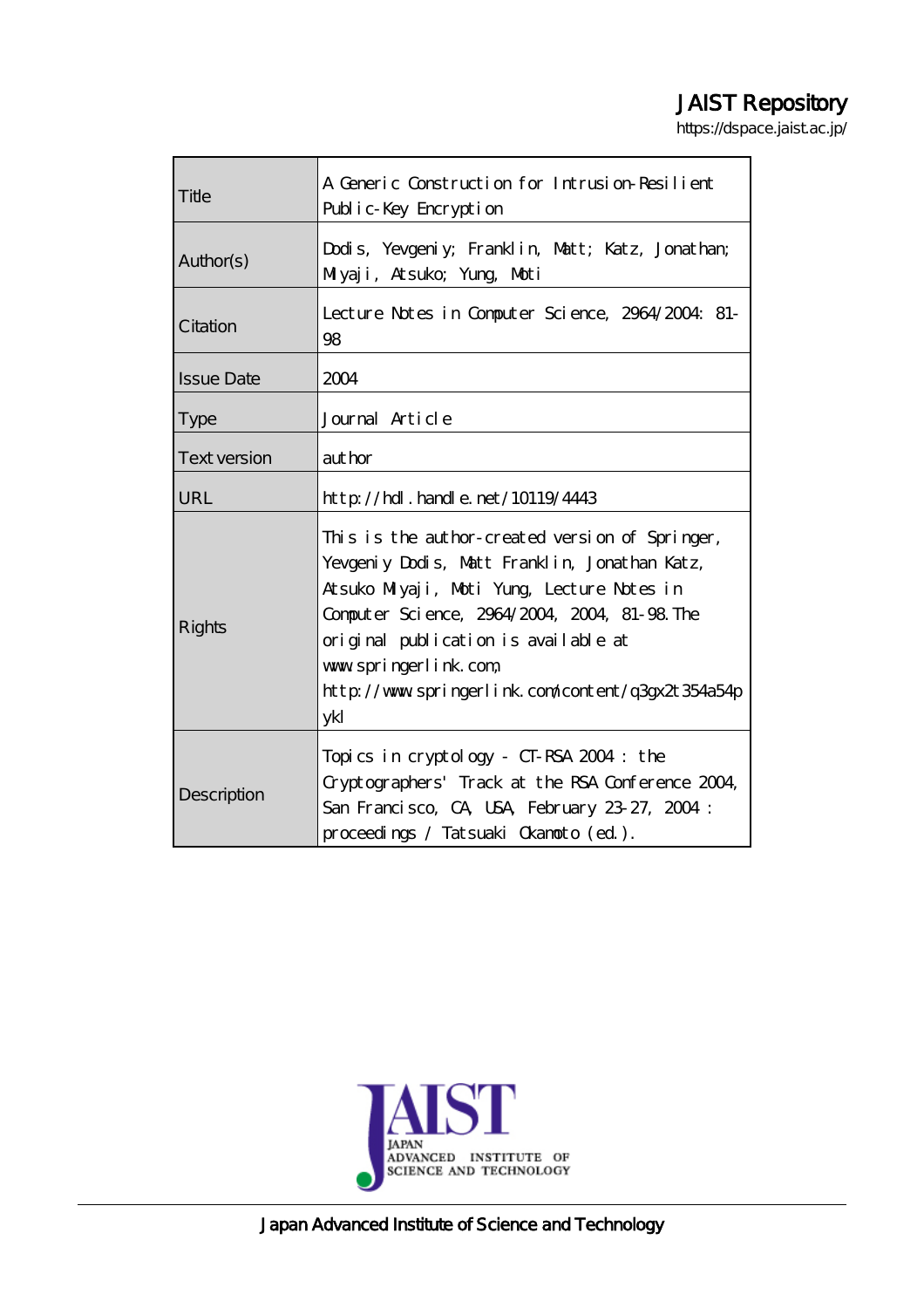## A Generic Construction for Intrusion-Resilient **Public-Key Encryption**

Yevgeniy Dodis<sup>1</sup>, Matt Franklin<sup>2</sup>, Jonathan Katz<sup>3</sup>, Atsuko Miyaji<sup>4</sup>, and Moti  $Y$ ung $^5$ 

<sup>1</sup> Department of Computer Science, New York University. dodis@cs.nyu.edu  $^2$  University of California, Davis. franklin@cs.ucdavis.edu

<sup>3</sup> Department of Computer Science, University of Maryland. jkatz@cs.umd.edu <sup>4</sup> Japan Advanced Institute of Science and Technology. miyaji@jaist.ac.jp

<sup>5</sup> Department of Computer Science, Columbia University. moti@cs.columbia.edu

**Abstract.** In an *intrusion-resilient* cryptosystem [10], two entities (a user and a base) jointly evolve a secret decryption key; this provides very strong protection against an active attacker who can break into the user and base repeatedly and even simultaneously. Recently, a construction of an intrusion-resilient public-key encryption scheme based on specific algebraic assumptions has been shown [6]. We generalize this previous work and present a more generic construction for intrusion-resilient public-key encryption from any forward-secure public-key encryption scheme satisfying a certain homomorphic property.

#### $\mathbf 1$ Introduction

The exposure of secret keys can be a devastating attack against a cryptosystem. Especially when "standard" cryptanalytic techniques are infeasible, a determined attacker might find it much easier to obtain secret keys by hardware tampering. or via theft, bribery, or similar means. The problem of key exposure becomes more severe as cryptographic algorithms are increasingly used on inexpensive, lightweight, and portable consumer devices.

Key evolution is a powerful defense against the threat of key exposure. As an example, in a *forward-secure* scheme one's secret key is updated at each time period in such a way that key exposure during any time period compromises only future time periods (but not past time periods). Forward security was first formalized (in the context of signature and identification schemes) by Bellare and Miner [2], building on earlier ideas of Anderson [1]; numerous constructions of forward-secure signature schemes have been proposed (beginning with [2]). A forward-secure public-key encryption scheme has been constructed recently by Canetti, Halevi, and Katz [5].

Key-insulated cryptosystems [7, 3, 8] extend the key evolution paradigm to further limit the damage from key exposure. As with forward security, the user (e.g., a mobile device) can perform all cryptographic operations during any particular time period on his own. However, to update the user's secret keys for the next time period, the user needs the help of a "base" (e.g., a desktop PC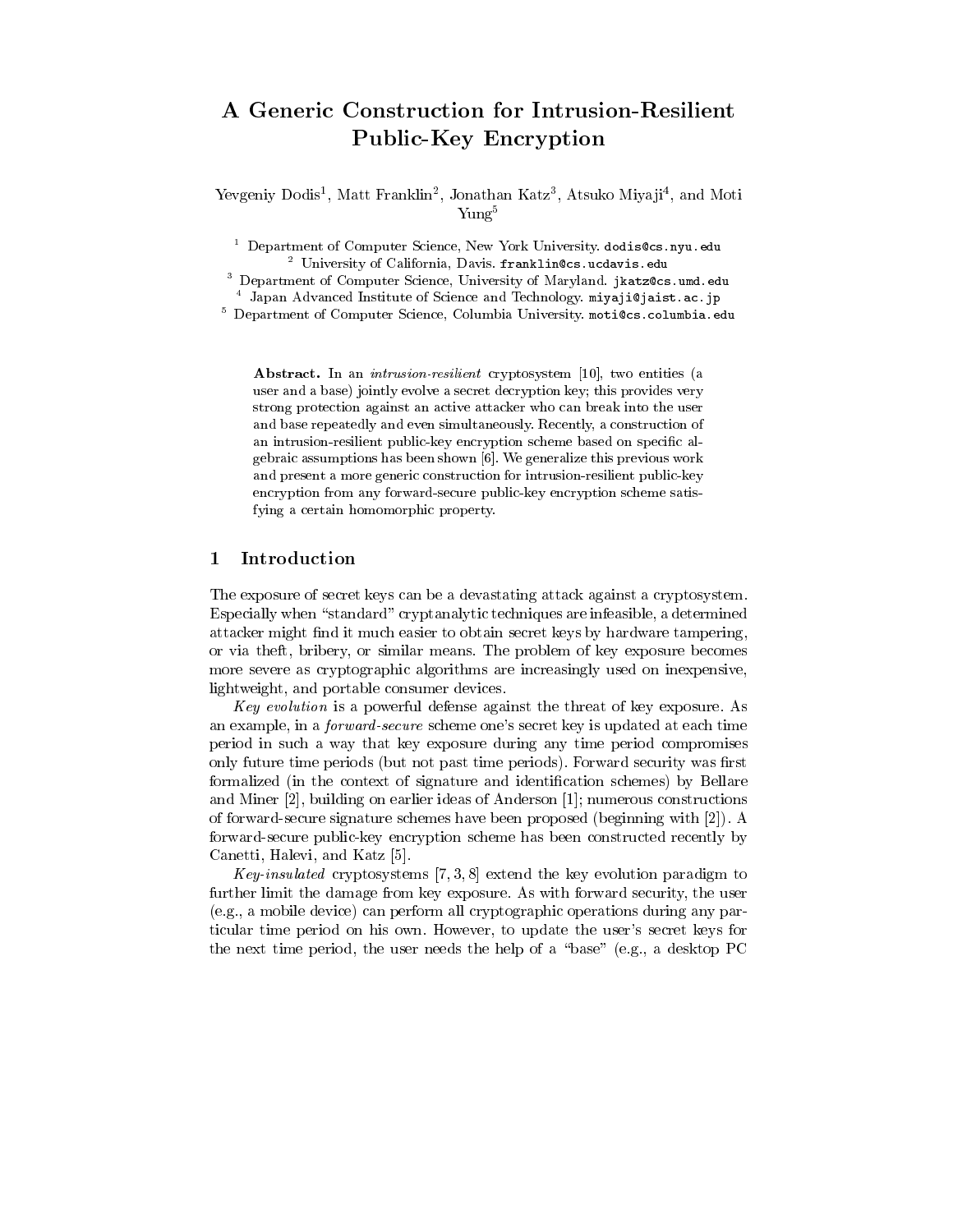in the user's home). Using this model, one may guarantee that exposure of the user's keys during multiple time periods only compromises security for those specific time periods, and not for any other time periods either in the past or in the future. A key-insulated scheme is additionally termed "strong" if there is no security compromise when the adversary exposes the secrets stored on the base.

*Intrusion-resilience* (first proposed in the context of signature schemes by It kis and Reyzin  $[10]$  is a synthesis of forward security and key-insulated security. The system model is as in the key-insulated case: the user performs cryptographic operations on its own during each time period, and updates its key for the next time period with the help of the base. Here, however, a stronger security guarantee is provided. If the base and the user are exposed during the same time period, then all prior time periods remain secure (as in the case of forward security). Otherwise, repeated exposure of both the user and the base only compromise those specific time periods during which the user's secret keys were exposed (as in the case of key-insulated security).

The security provided by intrusion-resilient schemes may be further enhanced by allowing "refresh" operations between base and user in addition to "update" operations. Both of these are key-evolving functions. The difference is that an update operation is used only at the beginning of each time period, while any number of refresh operations can occur within a single time period. Someone who wants to interact with the user needs to know the current time period (i.e., number of update operations), but does not need to know how many refresh operations have occurred within each time period. Frequent refresh operations enhance security, since the attacker must expose user and base *between refreshes* in order to compromise future security.

Itkis and Reyzin [10] gave a construction of intrusion-resilient signatures based on the strong RSA assumption. Subsequently, Itkis [9] showed a *generic* construction of intrusion-resilient signatures from any one-way function. The first construction for intrusion-resilient public-key encryption is given in [6]. That construction relies on a very specific assumption (the BDH assumption  $[4]$ ), and is based on the forward-secure encryption scheme of [5]. This raises the natural question of what assumptions are sufficient to achieve intrusion-resilient encryption. In this paper, we make progress on this question by presenting a more generic construction for intrusion-resilient public key encryption based on any forward-secure encryption scheme satisfying certain properties. In this sense, our work generalizes the previous work [6] which constructs an intrusion-resilient encryption schemes from a *specific* forward-secure scheme (i.e., that of  $[5]$ ). It is hoped that our more generic construction will highlight those properties that enable intrusion-resilience and thus shed additional light on this primitive.

Indeed, the scheme in [6] is somewhat complicated and hard to parse. In particular, one has to be extremely careful when defining the order of operations in that scheme, it is not immediately really clear what specific properties of the forward-secure scheme of [5] are critically used, and, overall, what is the high level intuition behind that construction. This paper tries to clarify this point by presenting a more generic construction of intrusion-resilient encryption which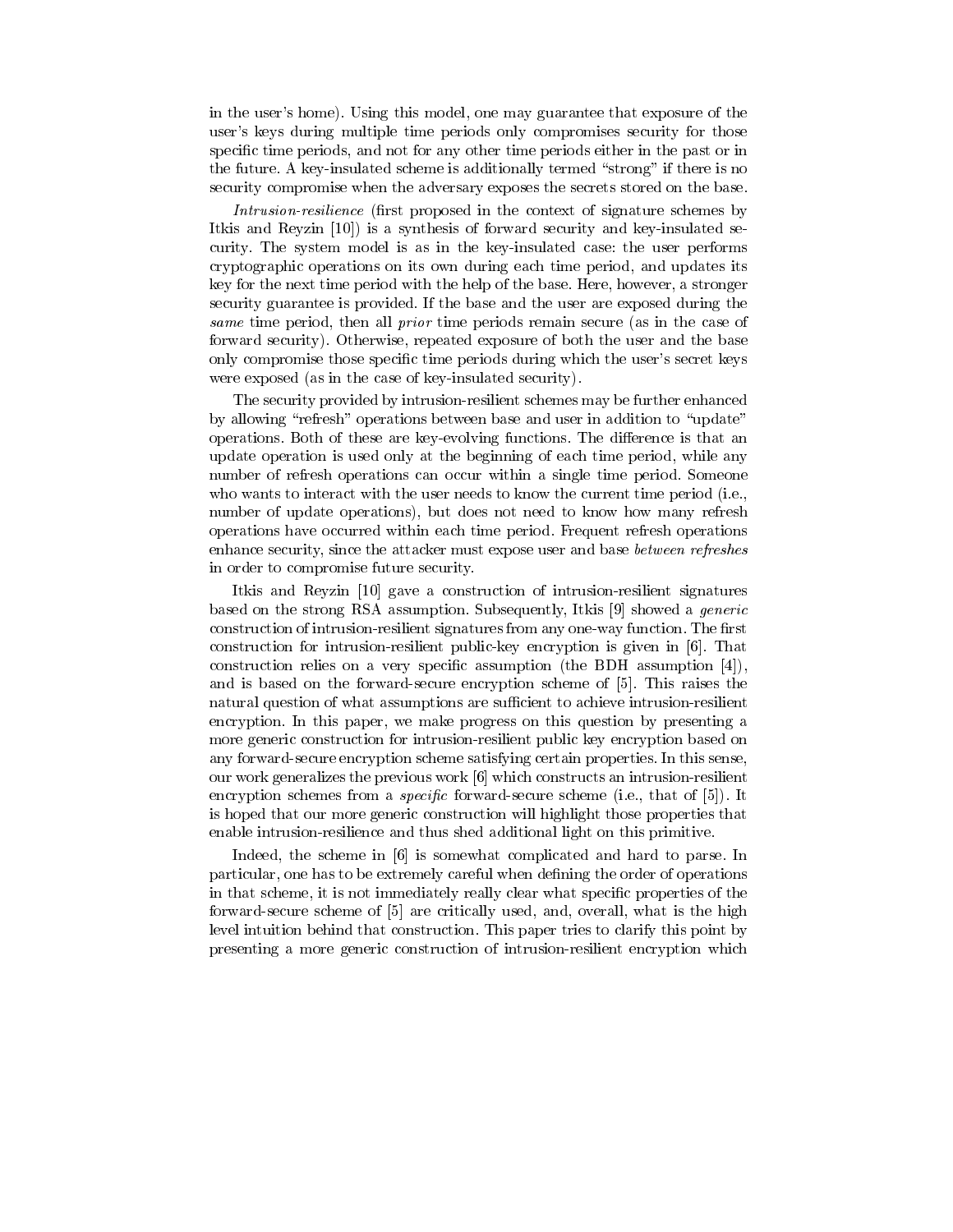clearly explains which special properties of the scheme of [5] are used. Specifically, we isolate two such crucial properties: a homomorphic structure of the key updating operation, and, more importantly, "separability" between the user's key material used for updating from that used for the actual decryption. Indeed, we will argue that without such separability it seems impossible (or very hard) to build an intrusion-resilient encryption scheme from a forward-secure scheme. For that reason, we also give a new, refined definition of forward-secure encryption which explicitly models this key separability, and argue that the scheme in [5] meets our definition. Then, we give a clean and intuitive construction of intrusion-resilient encryption from any such refined forward-secure encryption with an extra homomorphic property for key updating. Of course, since presently there exists only one specific forward-secure encryption of [5], we can currently instantiate our scheme in only one way — the one given in  $[6]$  — but our exposition hopefully clarifies and explains the design criteria for constructing intrusion-resilient encryption. In particular, shall a new forward-secure scheme be found, our construction pin-points the two natural extra properties which are needed to turn it into an intrusion-resilient scheme (from the same assumption). And since we argue that such extra properties also seem to be necessary, our work motivates the design of future forward-secure schemes which satisfy them as well. Thus, we believe that our generally will clarify and simplify future designs of both forward-secure and intrusion-resilient schemes.

As an additional contribution, we explore a number of alternative models and definitions for both forward-secure and intrusion-resilient encryption in Sections 2 and 3. Our generic construction appears in Section 4, and Section 5 contains the proof of security.

#### $\boldsymbol{2}$ **Forward-Secure Encryption**

Our intrusion-resilient scheme is built from a forward-secure encryption scheme. The notation and model borrows from that of [5], slightly adapted for our purposes. We let N be the set of positive integers and let  $[T] = \{1, 2, ..., T\}$  for  $T \in \mathbb{N}$ .

#### **Functional Description**  $2.1\,$

We assume a key-evolving encryption scheme in which the user's secret key can be "divided" into two components: an *update key* and a *local key*. An update key is used only to generate the update key and local key of the next time period, but is not used to decrypt a ciphertext. On the other hand, a local key is used only to decrypt a ciphertext in the corresponding time period, but is not used to generate the update key or local key for the next time period. Note that the forward-secure encryption scheme of [5] may be viewed in this way.

More formally, we specify a key-evolving encryption scheme (with the abovementioned property) by the following tuple of polynomial-time algorithms: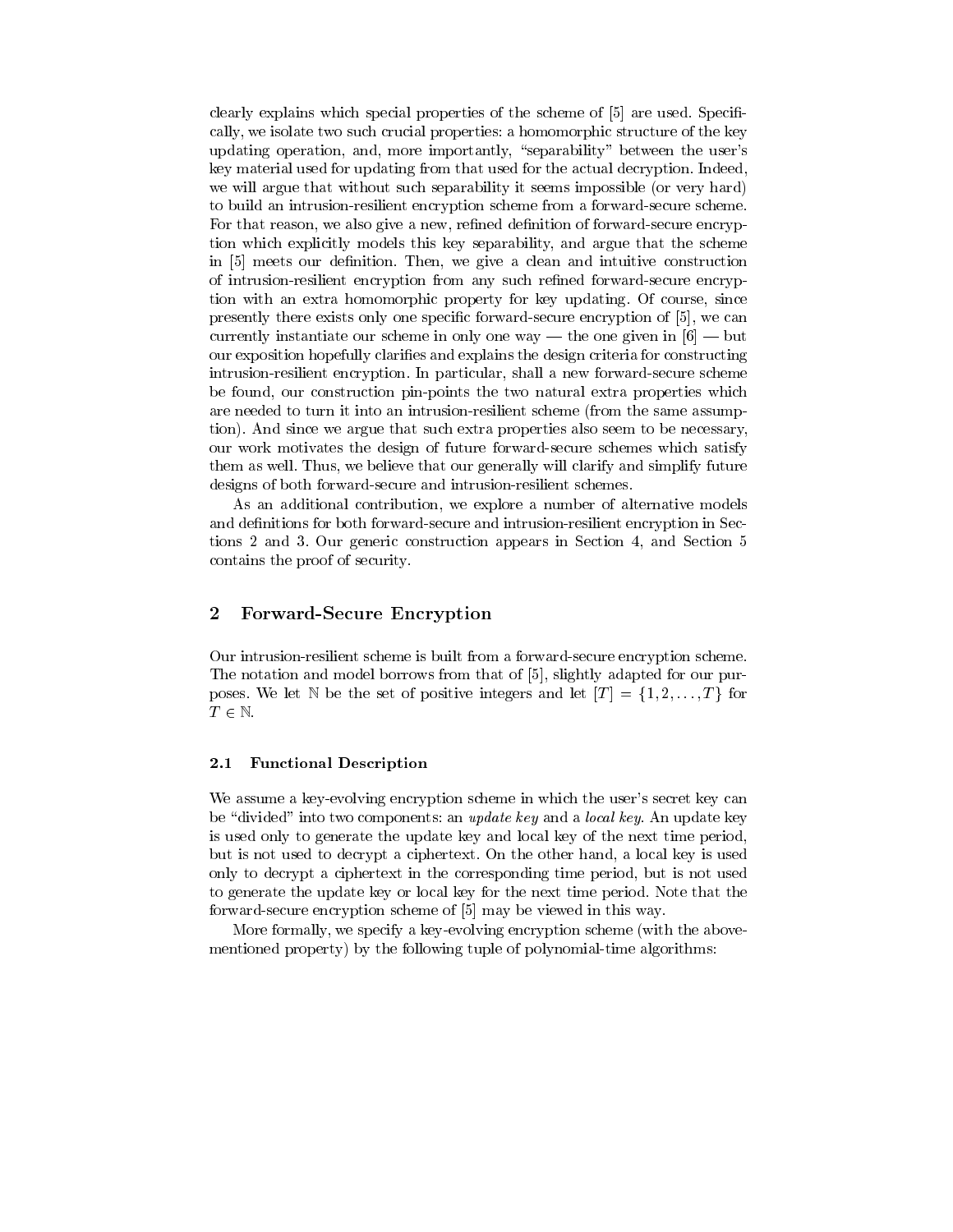fsKeyGen: key generation algorithm Input: security parameter  $k$ , number of time periods  $T$ Output: initial user key  $s\overline{k_0}$ , public key  $\overline{pk}$ 

fsKeyUpd: key-update algorithm Input: current user update key  $\overline{sk}_t$  and time period t Output: next user update key  $\overline{sk}_{t+1}$  and next user local key  $\overline{lsk}_{t+1}$ 

fsEnc: randomized encryption algorithm Input: user public key  $pk$ , current time period t, message M Output: ciphertext  $C$ 

fsDec: decryption algorithm Input: user local secret key  $\overline{lsk}_t$ , ciphertext  $C = \texttt{fsEnc}(\overline{pk}, t, M)$ Output: message  $M$ 

The initial user update key  $\overline{sk}_0$  is not actually used or stored (instead, fsKeyUpd is applied immediately to generate  $\overline{sk}_1$  and  $\overline{lsk}_1$ ). Therefore, the sets of keys which an adversary can access are defined as follows:

$$
\overline{sk}^* = \{ \overline{sk}_t | 1 \le t \le T \} \text{ and } \overline{lsk}^* = \{ \overline{lsk}_t | 1 \le t \le T \}.
$$

*Remark:* Note that in the definition of [5], a single secret key is used both for updates and for decryption (instead of having separate keys for updates and decryption, as above). We call such a scheme a *primitive* key-evolving scheme. A primitive scheme which is forward-secure is called a PFSE scheme, to distinguish it from forward-secure schemes which can additionally be cast as per the above definition (these are called FSE schemes).

#### $2.2$ **Definition of Security**

We now provide a definition of forward security for a key-evolving encryption scheme as defined in the previous section. Our definition is stronger than than the definition given in [5] in that we allow the adversary to obtain the local key (but not the update key) for time periods prior to the challenge time period. Formally, we accomplish this by giving the adversary access to two separate oracles: one of which returns local keys, and one of which returns update keys. Although this is a stronger definition than that given previously, note that the scheme of [5] satisfies it.

Let A be a probabilistic polynomial-time oracle Turing machine, which gets input  $pk$  and  $T$ , and interacts with the following oracles:

• Decryption oracle  $O_{FSDec}(\overline{sk}_0, \cdot, \cdot)$ , which on input  $t \in [T]$  and a ciphertext C outputs a message M decrypted by  $\overline{lsk}_t$  (where this key is derived in the appropriate way from  $sk_0$ ).

• Update-key oracle  $O_{FSukey}(\overline{sk}_0, \cdot)$ , which on input  $t \in [T]$  outputs  $\overline{sk}_t$  (again, this key is derived in the appropriate way from  $sk_0$ ).

• Local-key oracle  $O_{FSlkey}(\overline{sk}_0, \cdot)$ , which on input  $t \in [T]$  outputs  $\overline{lsk}_t$  (again, this key is derived in the appropriate way from  $s\overline{k}_0$ ).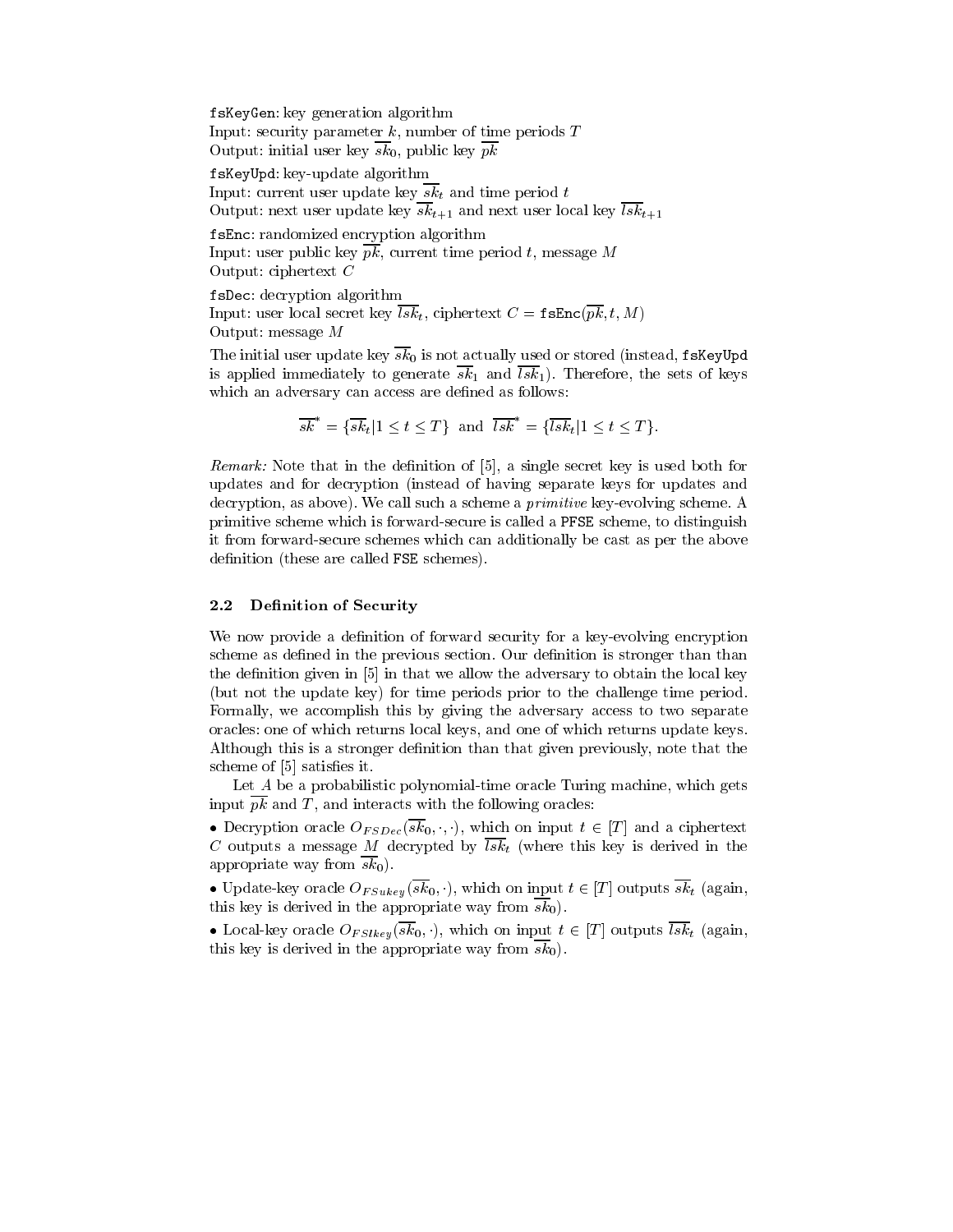• Left-or-right oracle  $O_{FSLR}(\overline{pk}, \cdot, LR_b(\cdot, \cdot))$  which on inputs  $t^* \in [T]$  and equallength messages  $m_0$ ,  $m_1$  returns a challenge ciphertext  $C^* \leftarrow \texttt{fsEnc}(\overline{pk}, t^*, m_b)$ . The bit  $b$  is chosen randomly at the outset of the experiment.

The adversary A may query all oracles adaptively, in any order it wants, subject to the following restrictions: queries t to  $O_{FSukey}$  satisfy  $t > t^*$ ; queries  $t'$  to  $O_{FSlkey}$  satisfy  $t' \neq t^*$ ; only a single query is made to  $O_{FSLR}$ ; and the ciphertext  $C^*$  received from  $O_{FSLR}$  may not be queried to  $O_{FSDec}$  for time period  $t^*$ . Eventually, the adversary guesses a bit  $b'$  and halts. The adversary succeeds if  $b' = b$ . We define the adversary's advantage as the absolute value of the difference between its success probability and  $1/2$ .

**Definition 1.** We say that a key-evolving encryption scheme FSE is forward secure against chosen-ciphertext attacks (FS-CCA) if the advantage of any PPT  $adversary A$  in the above experiment is negligible.

Remark: We stress that separating the two oracles  $O_{FSukey}$  and  $O_{FSlkey}$  strengthens the notion of forward security as compared to [5]. Specifically, our model allows an adversary to get the local key corresponding to any  $t' \neq t^*$ .

#### **Intrusion-Resilient Encryption** 3

As mentioned in the introduction, intrusion-resilient encryption schemes achieve a stronger level of security than forward-secure encryption schemes, at the cost of introducing a second entity (i.e., the base). Our definition of security follows [10,6]. An adversary is allowed an adaptive chosen-ciphertext attack, can additionally obtain the secrets from the base and/or the user, and can eavesdrop on the communication between the base and user. As long as the user, the base, and the communication between user and base are not compromised at the same time period, the scheme remains secure for all time periods at which the user's key was not exposed. Furthermore, the scheme achieves forward security in case the user, base, and communication between user and base are compromised at the same time period. We now provide formal definitions.

#### $3.1$ **Functional Description**

The encryption scheme is specified by the following tuple of polynomial-time algorithms:

KeyGen: key generation algorithm Input: security parameter  $k$ , number of time periods  $T$ , number of refreshes  $R$ Output: initial user key  $sk_{0,0}$ , initial base key  $skb_{0,0}$ , public key pk

BaseUpd: base key-update algorithm Input: current base key  $skb_{t,r}$ Output: next base key  $skb_{t+1,0}$ , key update message  $sku_t$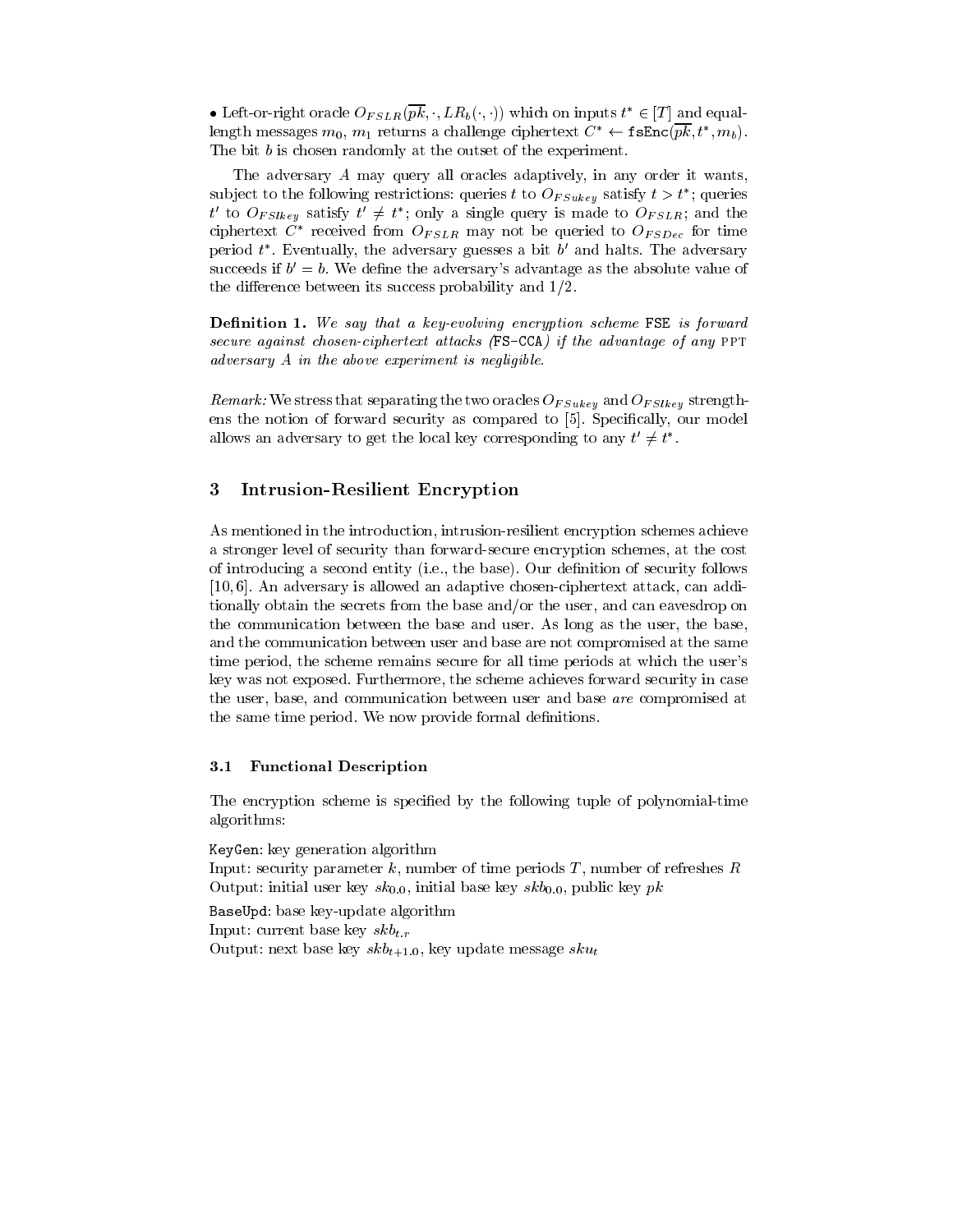UserUpd: user key-update algorithm Input: current user key  $sk_{t,r}$ , key update message  $sku_t$ Output: next user key  $sk_{t+1,0}$ 

BaseRef: base key-refresh algorithm Input: current base key  $skb_{t,r}$ 

Output: next base key  $skb_{t,r+1}$ , corresponding key refresh message  $skr_{t,r}$ 

UserRef: user key-refresh algorithm Input: current user key  $sk_{t,r}$ , key refresh message  $skr_{t,r}$ Output: next user key  $sk_{t,r+1}$ 

Enc: randomized encryption algorithm Input: user public key  $pk$ , current time interval  $t$ , message  $M$ 

Output: ciphertext  $C$ Dec: decryption algorithm Input: user secret key  $sk_{t,r}$ , ciphertext  $C = \text{Enc}(pk, t, M)$ Output: message  $M$ 

The encryption scheme is run as follows:

```
Syntactic(k, T, R)
Set (sk_{0,0}, skb_{0,0}, pk) \leftarrow \texttt{KeyGen}(k, T, R).
For t=0 to T-1:
  Set (skb_{t+1,0}, sku_t) \leftarrow BaseUpd(skb_{t,r}) and sk_{t+1,0} \leftarrow UserUpd(sk_{t,r}, sku_t).
  For r=0 to R-1Set (skb_{t,r+1}, skr_{t,r}) \leftarrow BaseRef(skb_{t,r}) and sk_{t,r+1} \leftarrow UserRef(sk_{t,r}, skr_{t,r}).
```
Here the keys  $sk_{t,0}$  and  $skb_{t,0}$  for  $0 \leq t \leq T$  are not actually used or stored. Key generation is immediately followed by an update, and each update is immediately followed by a refresh. Therefore, the secret keys which an adversary can potentially access are defined as follows:

•  $sk^* = \{sk_{t,r} | 1 \le t \le T, 1 \le r \le R\}$ •  $skb^* = \{skb_{t,r} | 1 \le t \le T, 1 \le r \le R\}$ •  $sku^* = \{sku_t | 1 \le t \le T-1\}$ •  $skr^* = \{ skr_{t,r} | 1 \le t \le T-1, 0 \le r \le R-1 \} \setminus \{ skr_{1,0} \}$ 

#### **Definition of Security**  $3.2$

We now define intrusion-resilience. Let  $A$  be a probabilistic polynomial-time oracle Turing machine which gets input  $pk$ , T, and R, and which may query the following oracles (each oracle is technically indexed by an initial tuple of keys  $(s k_{0.0}, s k b_{0.0}, p k)$  which is omitted for readability):

• Decryption oracle  $O_{Dec}$ , which on input  $t \in [T], r \in [R]$ , and a ciphertext C outputs a message M decrypted using  $sk_{t,r}$ 

- User key oracle  $O_{sk}$ , which on input  $t \in [T]$  and  $r \in [R]$  outputs  $sk_{t,r}$
- Base key oracle  $O_{bk}$ , which on input  $t \in [T]$  and  $r \in [R]$  outputs  $skb_{t,r}$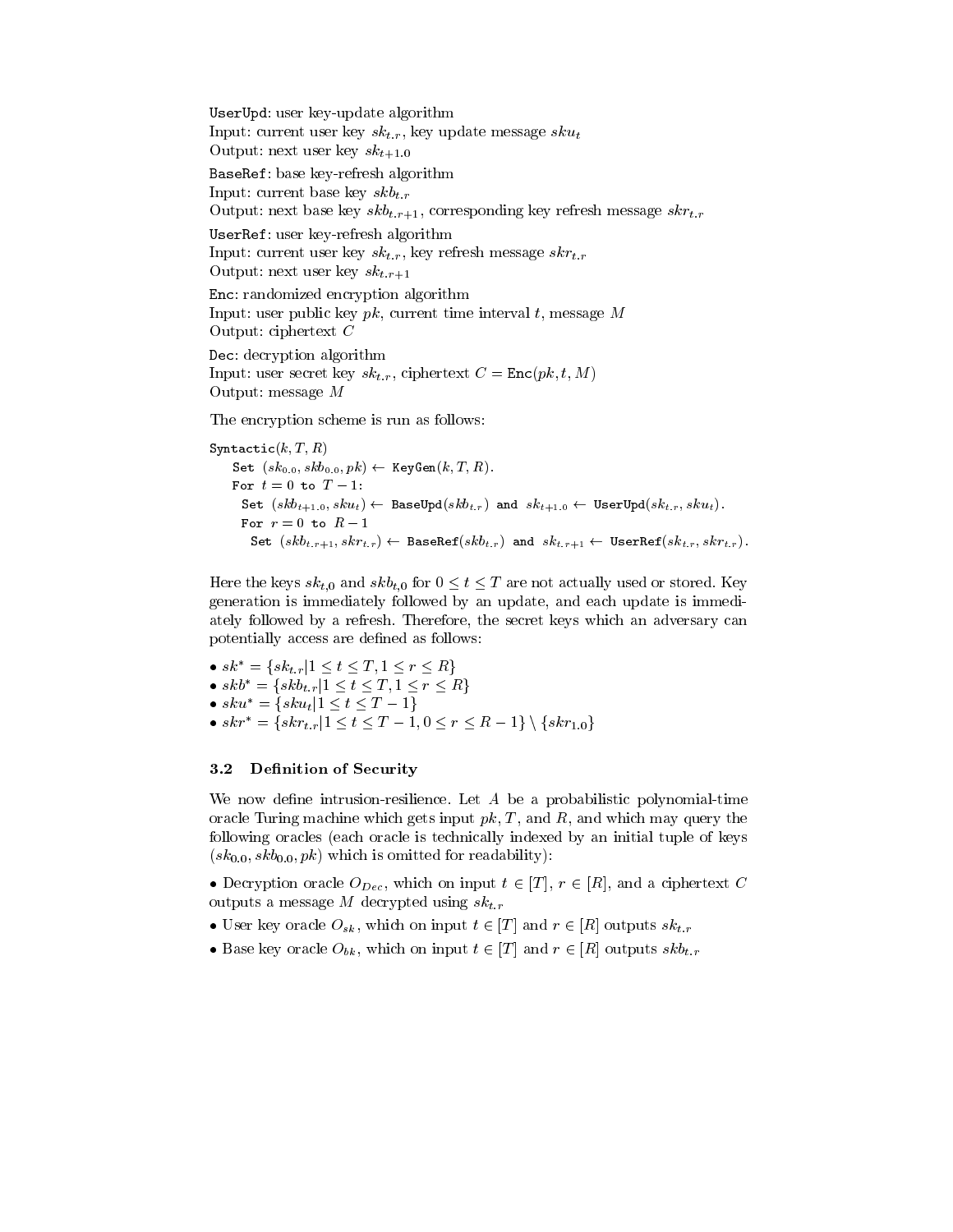- Key update oracle  $O_u$ , which on input  $t \in [T]$  outputs  $sku_t$
- Key refresh oracle  $O_r$ , which on input  $t \in [T]$  and  $r \in [R]$  outputs  $skr_{t,r}$

• Left-or-right oracle  $O_{LR}$ , which on input  $t^* \in [T]$  and equal-length messages  $m_0, m_1$ , outputs challenge ciphertext  $C^* \leftarrow \text{Enc}(pk, t^*, m_b)$  (for a bit b which is chosen at random at the beginning of the experiment).

The oracles  $O_{sk}$ ,  $O_{bk}$ ,  $O_u$  and  $O_r$  are generically called "key exposure oracles". and are denoted by  $O_{sec}$ . Queries to a particular oracle are indicated by including the appropriate string; thus,  $O_{sec}$  ("sk", t.r) denotes the query  $O_{sk}(t, r)$ .

The only restrictions for the adversary's queries are that key exposures must *respect erasure.* That is, if a value corresponding to a particular instant in time  $t_1$  has been obtained by the adversary (via an oracle query), then a value corresponding to a prior instant in time (which would have been erased prior to  $t_1$ ) cannot be obtained. More formally,

 $\Diamond$  ("sk", t.r) must be queried before ("sk", t'.r') if  $t' > t$  or  $t' = t$  and  $r' > r$ ;  $\Diamond$  ("bk", t.r) must be queried before ("bk", t'.r') if  $t' > t$  or  $t' = t$  and  $r' > r$ ;  $\Diamond$  ("bk", t.r) must be queried before ("r", t'.r') if  $t' > t$  or  $t' = t$  and  $r' \ge r$ ;  $\Diamond$  ("bk", t.r) must be queried before ("u", t') if  $t' \geq t$ .

For a set Q of key exposure queries, we say that  $sk_{t,r}$  is Q-exposed if one of the following is true:

 $-$  ("sk", t.r)  $\in Q$ ;  $-r > 1$ , ("r",  $t(r-1) \in Q$ , and  $sk_{t,(r-1)}$  is Q-exposed;  $-r=1$ , ("u",  $t-1$ )  $\in Q$ , and  $sk_{(t-1),R}$  is  $Q$ -exposed;  $-r < R$ , ("r", t.r)  $\in Q$ , and  $sk_{t,r+1}$  is Q-exposed.

A completely analogous definition may be given for Q-exposure of a base key  $skb_{t,r}$ . We say the scheme is  $(t^*,Q)$ -compromised if  $sk_{t^*,r}$  is Q-exposed (for some r), or if both  $sk_{t',r}$  and  $skb_{t',r}$  are Q-exposed (for some r and  $t' < t^*$ ).

We say that an adversary succeeds if it correctly guesses the bit  $b$  used by the  $O_{LR}$  oracle, subject to the following restrictions: (1) The system was not  $(t^*, Q)$ compromised where  $O_{LR}$  was queried at time period  $t^*$ ; and (2) The ciphertext  $C^*$  returned by  $O_{LR}$  was not queried to  $O_{Dec}$  (for the same time period  $t^*$ ). An adversary's advantage is defined as the absolute value of the difference between its success probability and  $1/2$ .

**Definition 2.** We say that an encryption scheme is intrusion-resilient against chosen-ciphertext attacks ( $IR-CCA$ ) if the advantage of any PPT adversary A in the above experiment is negligible.

*Remark:* We sometimes refer to the notion defined above as "full" intrusion resilience. In Appendix A, we define a security notion called *quasi-intrusion resilience* which lies "in between" key-insulated security and full intrusion-resilience. This intermediate notion helps describe the security level which is achieved by using a *primitive* key-evolving encryption scheme.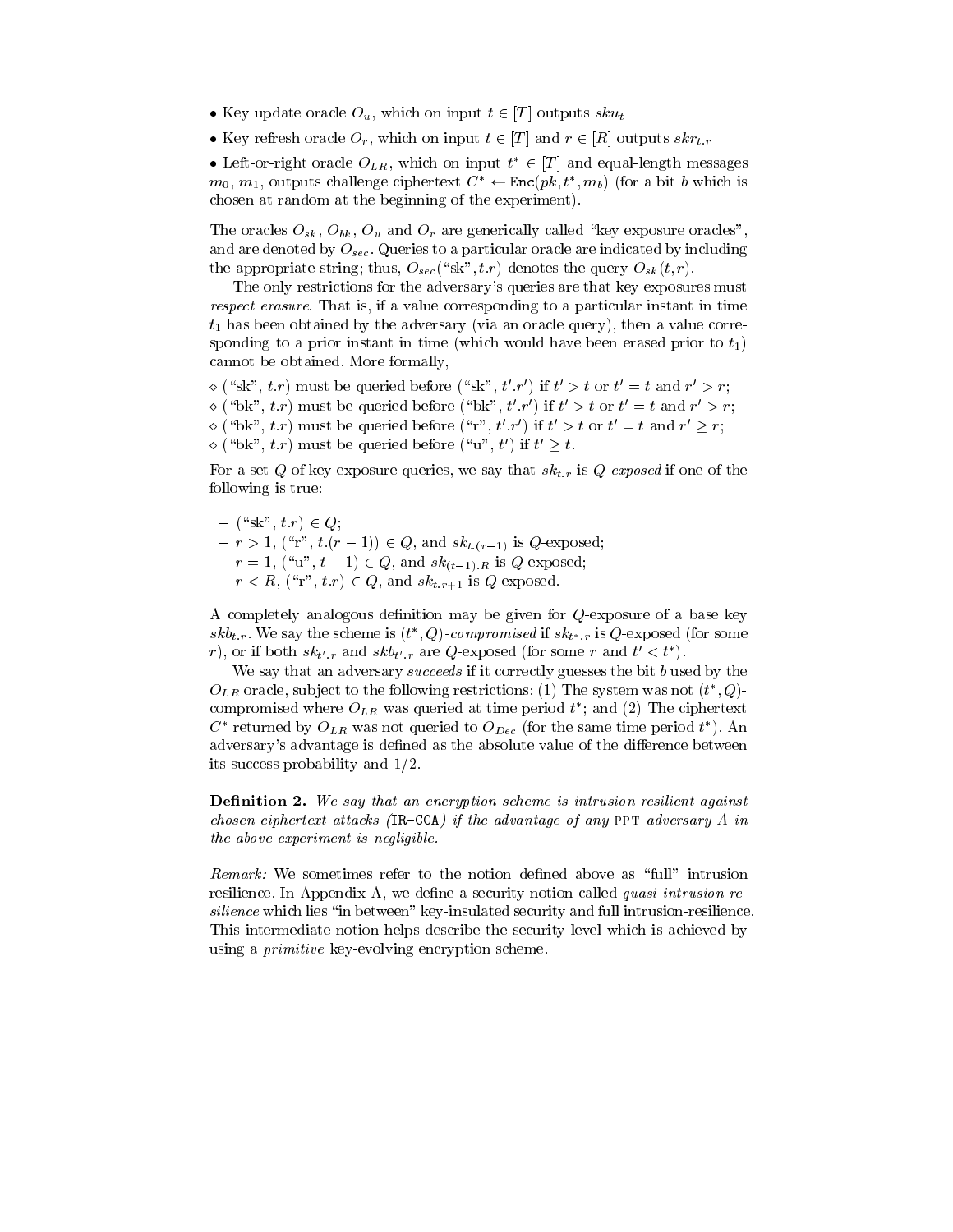### A Generic Construction of Intrusion-Resilient  $\overline{4}$ Encryption

In this section, we present a generic construction of a fully intrusion-resilient encryption scheme.

#### $4.1$ Preparations

Our idea is to extend a forward secure encryption scheme whose key-update algorithm is homomorphic in the sense we now describe. Assume a map

$$
\phi: G_1 \to G_2 \times G_3,
$$

where  $G_1, G_2$ , and  $G_3$  are groups represented additively. We say that the map  $\phi$  is homomorphic if for all  $x, y \in G_1$  we have:

$$
\phi(x + y) = \phi(x) + \phi(y).
$$

More precisely,  $\phi$  satisfies

$$
\phi(x + y) = (x_1 + y_1, x_2 + y_2)
$$

where  $\phi(x) = (x_1, x_2)$  and  $\phi(y) = (y_1, y_2)$ .

To give a generic construction of fully intrusion resilient scheme, we specify the key-evolving encryption scheme **FSE** as generally as possible. Let 
$$
S_1
$$
 be a set, and let  $G_1$ ,  $G_2$ , and  $G_3$  be groups (written additively). Let **FSE** be as follows:

 $\texttt{FSE} = (\texttt{fsKeyGen}, \texttt{fsKeyUpd}, \texttt{fsEnc}, \texttt{fsDec})$ :

• fsKeyGen:  $\{0,1\}^* \times \mathbb{N} \to G_1 \times S_1$ ; fsKeyGen $(k, T) = (\overline{sk}_0, \overline{pk})$ • fsKeyUpd:  $G_1 \rightarrow G_1 \times G_2$ ; fsKeyUpd $(\overline{sk}_t) = (\overline{sk}_{t+1}, \overline{lsk}_{t+1})$ 

Additionally, fsKeyUpd should be homomorphic; that is:

$$
\mathtt{fsKeyUpd}(x+y) = \mathtt{fsKeyUpd}(x) + \mathtt{fsKeyUpd}(y).
$$

In other words, it satisfies:

$$
\texttt{fsKeyUpd}(x+y) = (x_1 + y_1, x_2 + y_2)
$$

where  $\texttt{fsKeyUpd}(x) = (x_1, x_2)$  and  $\texttt{fsKeyUpd}(y) = (y_1, y_2)$ . • fsEnc:  $S_1 \times \mathbb{N} \times \{0,1\}^n \to \{0,1\}^n$ ; fsEnc $(\overline{pk}, t, M) = C$ 

• fsDec:  $G_2 \times \{0,1\}^n \rightarrow \{0,1\}^n$ ; fsDec $(\overline{lsk}_t, C) = M$ 

#### 4.2 **Scheme Intuition**

As intuition for our construction, we may note that a secret key of encryption scheme FSE consists of  $sk_t$  and  $lsk_t$ , where the local key  $lsk_t$  is used only for decryption. We may notice that a user update key  $s\overline{k}_t$  of FSE enables derivation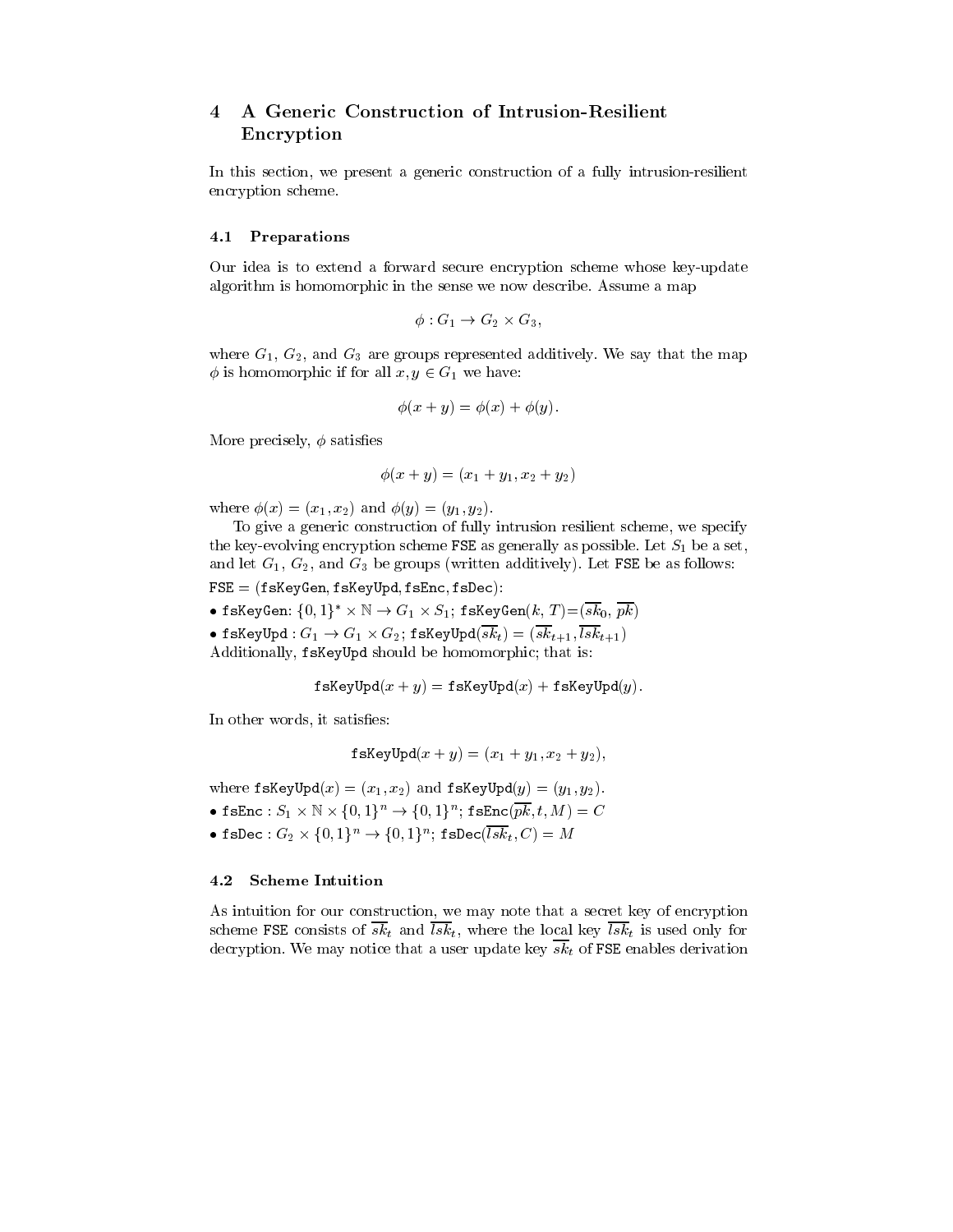of all the user secret keys for periods  $t$  through  $N$ , but none of the secret keys for periods  $t' < t$ . This will allow us to achieve forward security, as in [5]. However, in our model we also need to divide the user update key between the user and the base, so that we can derive the sharing for period  $t+1$  from that of period t and achieve future security also. To achieve this, we let the user store  $\overline{lsk}_t$  – to enable decryption within the current time period  $-$  but additively share the user update key  $s\overline{k_t}$  between the user and the base. In summary, let the user store  $\overline{lsk}_t$  and the evolved share of  $\overline{sk}_t$ , and the base store the other evolved share of  $s\overline{k}_t$ . Intuitively,  $\overline{lsk}_t$  by itself only allows the user to decrypt at period t, and the fact that the user update key  $\overline{sk}_t$  is split ensures that exposure of the user cannot compromise any of the future periods. Security against compromises of the base follows similarly. This gives us intrusion-resilience.

The only issue to resolve is how to update a local key by using the separated shares of an update key. Both shares of the user and the base are evolved in each time period, which are executed independently by the user and the base. When each share is evolved by using the key-update algorithm of FSE, the algorithm outputs two elements: the sharing of the next-time-period update key and the sharing of the next-time-period local key. The base sends only the sharing of a local key to the user as the update message, and the user combines it with his own sharing of the local key by using the homomorphic property of the keyupdate algorithm; thus, the user derives the the next-time-period local key. As a result, the user and the base generate their own update keys independently and compute the next-time-period local key jointly. This step is immediately followed by a random refresh.

#### 4.3 FISER

We now describe the fully intrusion-resilient encryption scheme  $FISER = (KeyGen,$ BaseUpd, UserUpd, BaseRef, UserRef, Enc, Dec). Let us note that each parameter is defined on the following set or groups:

- $\diamond$  set of user public keys
- $G_3 = G_1 \times G_2$  $\diamond$  group of user secret keys
- $\diamond$  group of base secret keys  $\cdot G_1$
- $\diamond$  group of key update message  $G_3=G_1\times G_2$
- $\diamond$  group of key refresh message  $G_1$

Using the above notation, each function is described as follows:

 $\cdot S_1$ 

- KeyGen:  $\{0,1\}^* \times \mathbb{N} \to G_3 \times G_1 \times S_1$ ; KeyGen $(k, T) = (sk_{0.0}, skb_{0.0}, pk)$
- 1. Compute  $(\overline{sk}_0, \overline{pk}) \leftarrow$  f sKeyGen $(k, T)$ .
- 2. Let  $\overline{sk}_0$  be divided in  $\overline{sk}_0 = \overline{sks}_{0,0} + \overline{skb}_{0,0}$  for randomly chosen  $\overline{sks}_{0,0} \in G_1$
- 3. Set  $pk = \overline{pk}$ ,  $sk_{0.0} = (\overline{sks}_{0.0}, \cdot)$ , and  $skb_{0.0} = \overline{skb}_{0.0}$ ,
- 4. Output  $sk_{0.0}$ ,  $skb_{0.0}$ , and  $pk$ .

BaseUpd:  $G_1 \rightarrow G_1 \times G_2$ ; BaseUpd $(\overline{skb}_{t,r}) = (\overline{skb}_{t+1,0}, \overline{sku}_t)$ For an input of base secret key  $skb_{t,r} = skb_{t,r}$ 

- 1. Compute  $(skb_{t+1.0}, sku_t) \leftarrow \texttt{fsKeyUpd}(skb_{t.r}).$
- 2. Output  $skb_{t+1,0} = \overline{skb}_{t+1,0}$  and  $sku_t$ .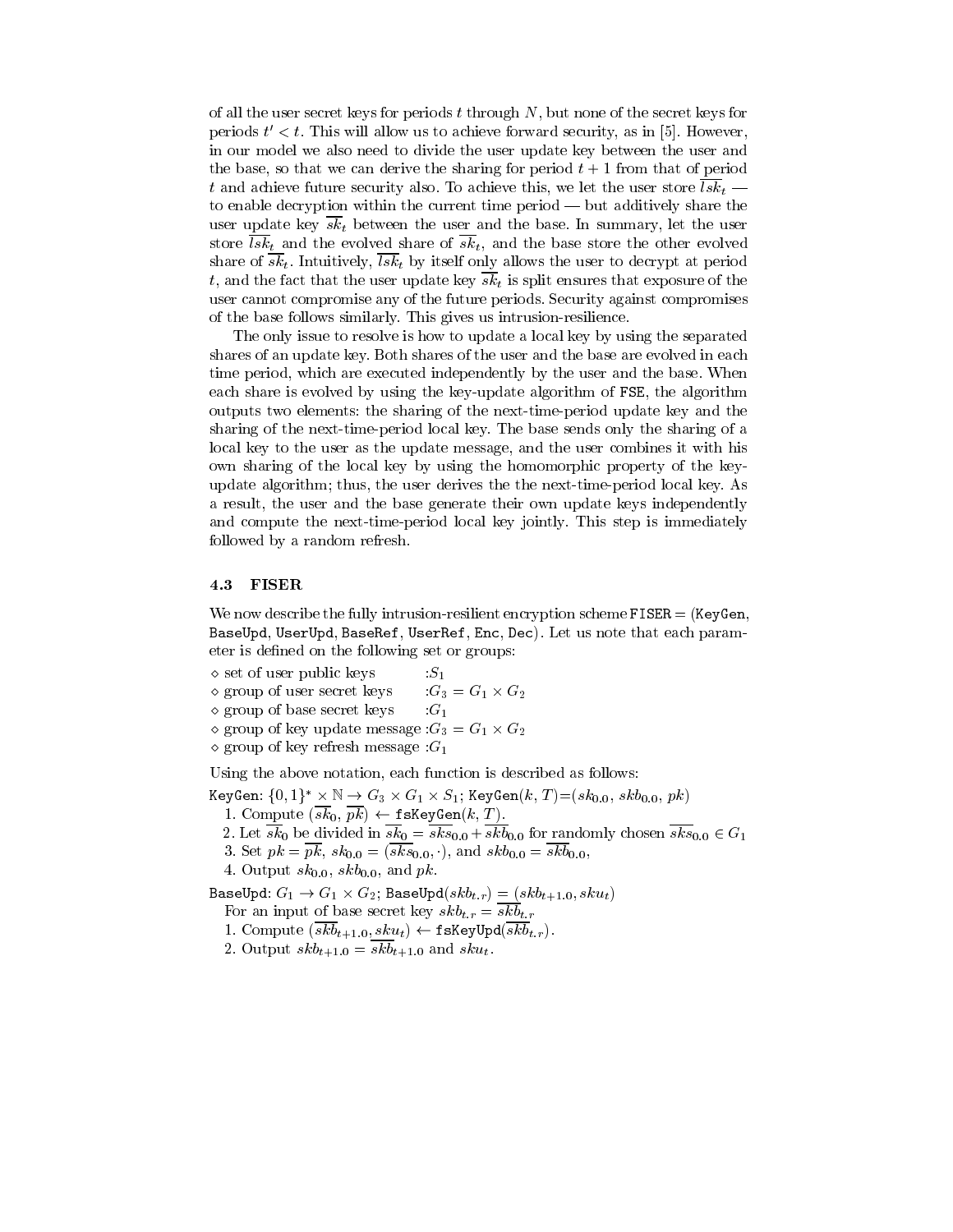UserUpd:  $G_3 \times G_2 \rightarrow G_3$ ; UserUpd $(sk_{t,r}, sku_t) = sk_{t+1.0}$ For inputs of user secret key  $sk_{t,r} = (s\overline{ks}_{t,r}, \overline{lsk}_{t})$  and update message  $sku_t$ 1. Compute  $(\overline{sks}_{t+1,0}, lsk_{t+1}) \leftarrow \texttt{fsKeyUpd}(\overline{sks}_{t,r}).$ 2. Compute  $\overline{lsk}_{t+1} = lsk_{t+1} + sku_t$ . 3. Output  $sk_{t+1.0} = (\overline{sks}_{t+1.0}, \overline{lsk}_{t+1}).$ BaseRef:  $G_1 \rightarrow G_1 \times G_1$ ; BaseRef $(skb_{t,r}) = (skb_{t,r+1}, skr_{t,r})$ For an input of base secret key  $skb_{t,r} = \overline{skb}_{t,r}$ , 1. Compute  $\overline{skb}_{t,r+1} = \overline{skb}_{t,r} - \overline{R}_{t,r}$  for a random secret  $\overline{R}_{t,r} \in G_1$ . 2. Output  $skb_{t,r+1} = skb_{t,r+1}$  and  $skr_{t,r} = R_{t,r}$ . UserRef:  $G_3 \times G_1 \rightarrow G_3$ ; UserRef $(sk_{t,r}, skr_{t,r}) = sk_{t,r+1}$ For inputs of user secret key  $sk_{t,r} = (\overline{sks}_{t,r}, \overline{lsk}_{t})$  and refresh message  $skr_{t,r} = \overline{R}_{t,r}$ 1. Compute  $\frac{1}{sks}$ <sub>t.r+1</sub> =  $\frac{1}{sks}$ <sub>t.r</sub> +  $\overline{R}$ <sub>t.r</sub>. 2. Output  $sk_{t,r+1} = (\overline{sks}_{t,r+1}, \overline{lsk}_{t}).$ Enc:  $S_2 \times \mathbb{N} \times \{0,1\}^n \to \{0,1\}^n$ ; Enc $(pk, t, M) = C$ For inputs of a public key  $pk$ , time t, and a message  $M$ , 1. Compute  $C \leftarrow \texttt{fsEnc}(pk, t, M)$ . 2. Output  $C$ . Dec:  $G_3 \times \{0,1\}^n \to \{0,1\}^n$ ; Dec $(sks_t, C) = M$ For inputs of user secret key  $sk_{t,r} = (\overline{sks}_{t,r}, \overline{lsk}_{t})$  and ciphertext C, 1. Compute  $M \leftarrow \texttt{fsDec}(\overline{lks}_t, C)$ . 2. Output  $M$ .

#### **Security Analysis** 5

We now prove security of the FISER given above. For simplicity, the time complexity of an adversary  $A$  is defined as the execution time of the experiment used to define the advantage of  $A$ , including the time taken for key generation and initialization, as well as the time required for the various oracles to compute replies to the adversary's queries.

**Theorem 1.** Let A be an adversary of time complexity  $\tau$  with at most Q queries to oracles  $O \in \{O_{Dec}, O_{sec}, O_{LR}\}\$  against FISER. If A has advantage  $\delta$ , then there exists an adversary B performing a chosen-ciphertext attack against the underlying  $FSE$  with at least the same advantage. The time complexity of  $B$  is at most  $\tau + O(\log k)$ , and the number of queries is at most Q.

*Proof.* We construct an adversary  $B$  that uses  $A$  to perform a chosen-ciphertextand-key attack against FSE.  $B$  is allowed to ask queries to: a decryption oracle  $O_{FSDec}(\cdot,\overline{pk},\overline{sk}_{t.r},\cdot)$ ; a user update-key oracle  $O_{FSubley}(\overline{pk},\overline{sk}_0,\cdot)$ ; a user localkey oracle  $O_{FSlkey}(\overline{pk}, \overline{sk}_0, \cdot)$ ; and a left-or-right oracle  $O_{FSLR}(\overline{pk}, \cdot, LR(\cdot, \cdot, b)).$ Adversary B receives challenge ciphertext  $C^* = \texttt{fsEnc}(\overline{pk}, t^*, m_b)$ , and outputs a guess b'. Adversary B succeeds if  $b' = b$ .

B simulates A's environment as follows: first, B runs A until A outputs T and  $R \in \mathbb{N}$ . B also returns T. B runs fsKeyGen $(k, T)$  to produce  $(\overline{s k_0}, \overline{pk})$ . B chooses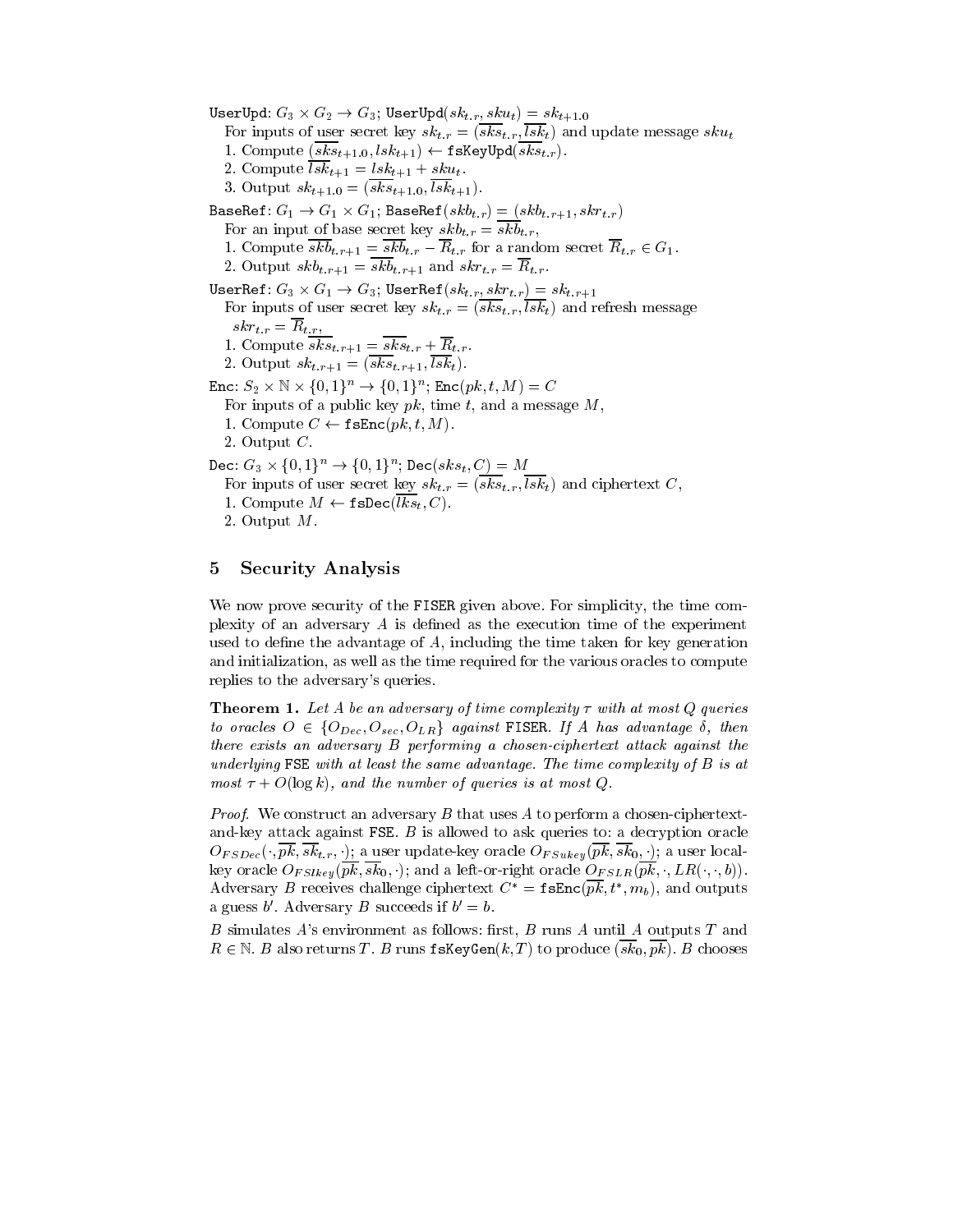$\overline{skb}_{0,0} \in G_1$  randomly and maintains a list  $U_1^{list}$ , which consists of tuples of the following form:

$$
(t, r; \overline{sks}_{t.r}, \overline{skb}_{t.r}, \overline{R}_{t.r}) \in \mathbb{N} \times \mathbb{N} \times G_1 \times G_1 \times G_1
$$

We use the notation  $(t, r; \overline{sks}_{t,r}, -, *)$  as follows: "-" is used if there is no list on  $\overline{skb}_{t,r}$ , i.e. empty, and "\*" is used if we don't care about  $\overline{R}_{t,r}$  like empty or not, or if we maintain the data after some operating. For example, "change  $(t, r; *, *, -)$  to  $(t, r; *, *, \overline{R}_{t,r})$ " means that: change the data "-" to  $\overline{R}_{t,r}$  while maintaining the data of  $\overline{sks}_{t,r}$  and  $\overline{skb}_{t,r}$  as they are.

To begin, B sets  $pk = \overline{pk}$  and  $U_1^{list} = \{(0, 0, -, \overline{skb}_{0,0}, -)\}\)$  and continues the execution of  $A$  on input  $pk$  using its oracles to respond  $A$ 's queries as follows:

**Decryption oracle.** Let a query to  $O_{Dec}(\cdot, \cdot, pk, sk_{t.r}, \cdot)$  be  $(t, r, C)$ . B forwards  $(t, C)$  to its decryption oracle  $O_{FSDec}(\cdot, pk, sk_0, \cdot)$ , and returns the answer M to A. From the definition of  $O_{Dec}$ , the answer is exactly what A's decryption oracle would have answered.

**Base key oracle.** Let a query to  $O_{bk}(\overline{skb}_{0,0},pk, \cdot, \cdot)$  be  $(t, r)$ . B conducts the following steps.

- 1. If there is  $(t, r; *, \overline{skb}_{t,r}, *)$  in  $U_1^{list}$ , then pick  $\overline{skb}_{t,r}$  from  $U_1^{list}$ .
- 2. Else if there is  $(t, r; \overline{sks}_{t,r}, -, *)$  in  $U_1^{list}$ , which means exactly "simultaneous attack", then forward t to its user update-key oracle  $O_{FSukey}$ , get the answer  $sk_t$ , compute

$$
\overline{skb}_{t.r}=\overline{sk}_{t}-\overline{sks}_{t.r}
$$

and renew  $U_1^{list}$  by using  $(t, r; \overline{sks}_{t.r}, \overline{skb}_{t.r}, *)$  instead of  $(t, r; \overline{sks}_{t.r}, -, *)$ .

3. Else if  $r > 1$  and there is  $(t, r-1; \frac{\pi}{6kb_{t,r-1}}, \overbrace{R}_{t,r-1})$  in  $U_1^{\text{list}},$  then compute

$$
\overline{skb}_{t,r} = \overline{skb}_{t,r-1} - \overline{R}_{t,r-1}
$$

and renew  $U_1^{list}$  by using  $(t, r; *, \overline{skb}_{t,r}, *)$ .

- 4. Otherwise, choose  $\overline{skb}_{t,r} \in G_1$  randomly and renew  $U_1^{list}$  using  $(t, r; -, \overline{skb}_{t,r}, *)$ in  $U_1^{list}$ .
- 5. Finally B returns  $skb_{t,r}$  to A.

Since  $\overline{skb}_{t,r}$  was exactly what A's base key oracle would have answered, A's view is identical to its view in the attack against FISER.

User key oracle. Let a query to  $O_{sk}(sk_{0.0},pk,\cdot,\cdot)$  be  $(t,r)$ . B conducts the following steps.

- 1. If there is  $(t, r; \overline{sks}_{t.r}, *, *)$  in  $U_1^{list}$ , then pick  $\overline{sks}_{t.r}$  from  $U_1^{list}$ .
- 2. Else if there is  $(t, r; -, \overline{skb}_{t,r}, *)$  in  $U_1^{list}$ , which means exactly "simultaneous attack", then forward t to its user update key oracle  $O_{FSukey}$ , get the answer  $sk_t$ , compute

$$
\overline{sks}_{t,r} = \overline{sk_t} - \overline{skb}_{t,r}
$$

and renew  $U_1^{list}$  by using  $(t, r; \overline{sks}_{t,r}, \overline{skb}_{t,r}, *)$ .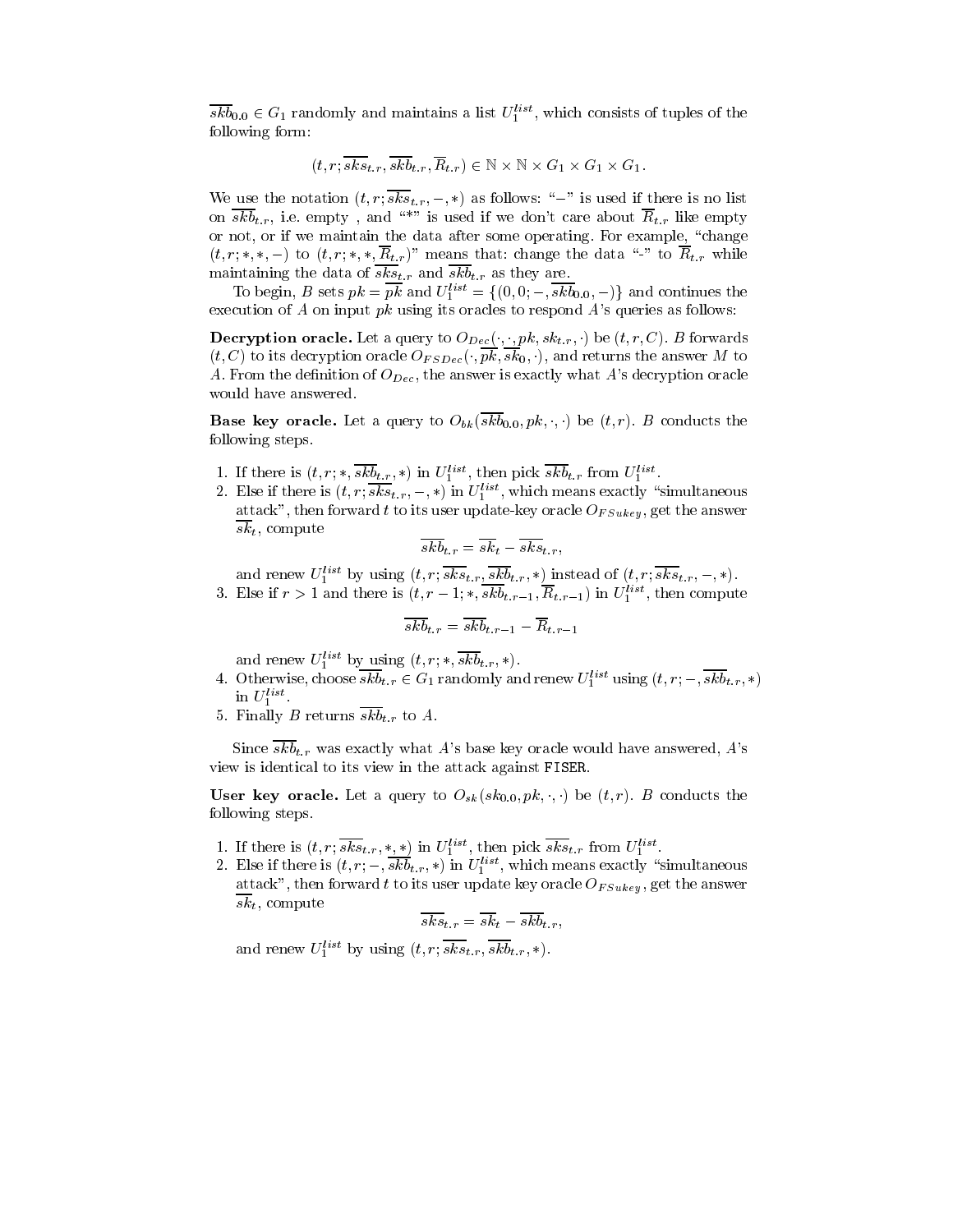3. Else if  $r > 1$  and there is  $(t, r; \overline{sks}_{t,r-1}, *, \overline{R}_{t,r-1})$  in  $U_1^{list}$ , then compute

$$
\overline{sks}_{t,r} = \overline{sks}_{t,r-1} + \overline{R}_{t,r-1}
$$

and renew  $U_1^{list}$  by using  $(t, r; \overline{sks}_{t,r}, -, *)$ .<br>4. Otherwise, choose  $\overline{sks}_{t,r} \in G_1$  randomly and renew  $U_1^{list}$  using  $(t, r; \overline{sks}_{t,r}, -, *)$ . 5. Finally B returns  $\overline{sks}_{t,r}$  to A.

Since  $\overline{sks}_{t,r}$  was exactly what A's user key oracle would have answered, A's view is identical to its view in the attack against FISER.

**Refresh oracle.** Let a query to  $O_r(skb_{0,0},pk, \cdot, \cdot)$  be  $(t, r)$ . B conducts the following steps.

1. If there is  $(t, r; *, *, \overline{R}_{t,r})$  in  $U_1^{list}$ , then pick  $\overline{R}_{t,r}$  from  $U_1^{list}$ .<br>2. Else if either of the following are in  $U_1^{list}$ .

$$
\{(t,r;\overline{sks}_{t.r},*,-),(t,r;\overline{sks}_{t.r+1},*,-)\}
$$

<sub>or</sub>

$$
\{(t,r;*,\overline{skb}_{t.r},*),(t,r;*,\overline{skb}_{t.r+1},*)\},\
$$

then compute

$$
\overline{R}_{t,r} = \overline{sks}_{t,r+1} - \overline{sks}_{t,r} \text{ or } \overline{R}_{t,r} = \overline{skb}_{t,r} - \overline{skb}_{t,r+1},
$$

and renew  $U_1^{list}$  by using  $(t, r, \overline{sks}_{t,r}, *, \overline{R}_{t,r})$  or  $(t, r, *, \overline{skb}_{t,r}, \overline{R}_{t,r})$ , respectively.

- 3. Otherwise, choose  $\overline{\mathbf{R}}_{t,r} \in G_1$  randomly and renew  $U_1^{list}$  using  $(t, r; *, *, \overline{R}_{t,r})$ .
- 4. Finally B returns  $\overline{R}_{t,r}$  to A.

Since  $\overline{R}_{t.r}$  was exactly what  $A$ 's refresh oracle would have answered,  $A$ 's view is identical to its view in the attack against FISER.

**Update oracle.** Let a query to  $O_u(skb_{0,0},pk,.)$  be t. B does as follows:

1. If there is  $(t, R; *, \overline{skb}_{t,R}, *)$  in  $U_1^{list}$ , then compute

$$
(\overline{skb}_{t+1.0}, sku_t) \gets \texttt{fsKeyUpd}(\overline{skb}_{t.R})
$$

2. Else if there is  $(t, R; \overline{sks}_{t,R}, -, *)$  in  $U_1^{list}$ , forward  $t+1$  to its local-key oracle  $O_{FSlkey}(\overline{pk}, \overline{sk}_0, \cdot)$ , obtain the answer  $\overline{lsk}_{t+1}$ , and compute

$$
(\overline{sks}_{t+1.0},lsk_{t+1}) \leftarrow \texttt{fsKeyUpd}(\overline{sks}_{t.R}) \text{ and } \\ sku_t = \overline{lsk}_{t+1} - lsk_{t+1}.
$$

3. Otherwise, choose randomly  $\overline{sks}_{t,R} \in G_1$ , forward  $t+1$  to its local-key oracle  $O_{FSlkey}(\overline{pk}, \overline{sk}_0, \cdot)$ , obtain the answer  $\overline{lsk}_{t+1}$ , compute

$$
\overline{(sks_{t+1.0},lsk_{t+1})} \leftarrow \texttt{fsKeyUpd}(\overline{sks}_{t.R}) \text{ and}
$$

$$
sku_t = \overline{lsk}_{t+1} - lsk_{t+1},
$$

and renew  $U_1^{list}$  by using  $(t, r; \overline{sks}_{t.R}, -, *)$ .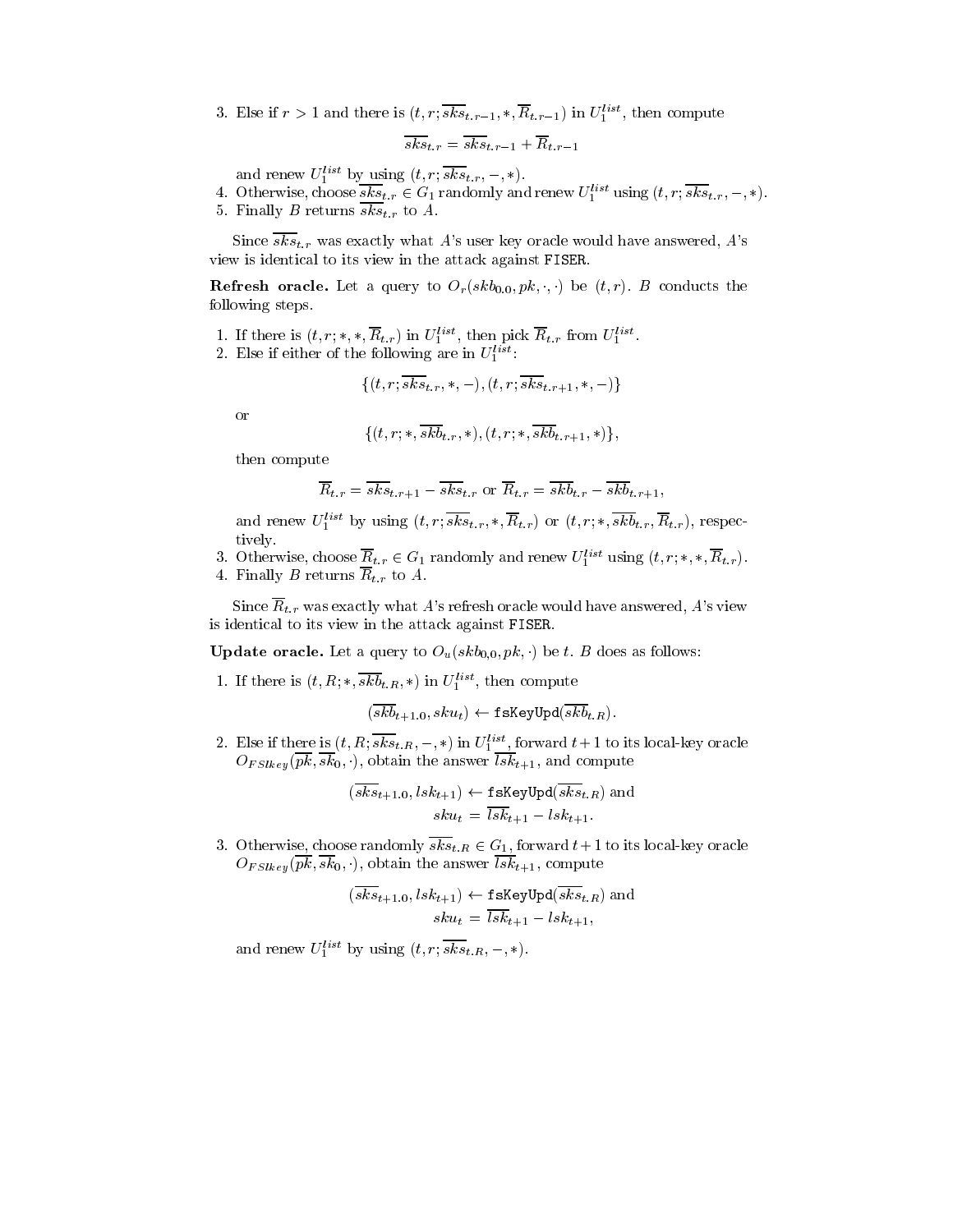## 4. Finally B returns  $sku_t$  to A.

Since  $sku_t$  was exactly what A's update key oracle would have answered, A's view is identical to its view in the attack against FISER.

**Left-or-right oracle.** Let a query to  $O_{LR}(pk, \cdot, LR(\cdot, \cdot, b))$  be  $(t^*, m_0, m_1)$ . Then B forwards  $(t^*, m_0, m_1)$  to its left-or-right oracle  $O_{FSLR}(\overline{pk}, \cdot, LR(\cdot, \cdot, b)),$  obtains a ciphertext  $C^*$ , and returns  $C^*$  to A. From the definition of Enc, the answer is exactly what A's left-or-right oracle would have answered.

When  $A$  outputs its guess bit  $b'$  and halts,  $B$  returns  $b'$  and halts. Note that even if A makes queries to more than one oracle  $O \in O_{\text{sec}}$  for the same time/refresh period  $(t, r)$ , adversary A does not see any inconsistencies among the answers from these oracle queries unless the scheme becomes  $(t^*,Q)$ -compromised (where Q represents the queries of A to  $O_{sec}$  up to and including that point in time); this assumes that A respects erasure. Furthermore, B queries  $O_{FSukey}$  if and only if A queries both  $O_{sk}$  and  $O_{bk}$  for the same time/refresh period  $(t, r)$ . That is, the earliest time period queried to both  $O_{sk}$  and  $O_{bk}$  simultaneously by A is coincident with that time period submitted to  $O_{FSukey}$  by B. Therefore B succeeds whenever A does.

From the above simulation by  $B$ , we see that the time complexity of  $B$  is at most  $\tau + \log k$  and that B makes at most Q queries to its oracles.

#### 6 **Further Discussion**

There are several security notions of key-evolving or key-updating encryption schemes: forward-secure encryption as defined by [5] (called PFSE), forwardsecure encryption (FSE) as defined here (recall, in our model the secret key is split into a key used for decryption and a key used for updates), key-insulated encryption [7], and intrusion-resilient encryption  $[6]$ . These notions and the notion of ID-based encryption (IBE) [4] are related; this has already been noted in  $[7, 3, 8]$ . We summarize the relation here.

Any secure ID-based encryption scheme IBE with a certain homomorphic property can be transformed to achieve key-insulated security, following  $[3]$ . We denote this construction by KIS. Unfortunately, this scheme is insecure in case both user and base are corrupted (indeed, the scheme was not designed with this security property in mind.

Our results shows that FSE with a certain homomorphic property is sufficient to achieve intrusion resilience. Then, we may raise the natural question as to whether a generic PFSE scheme can be transformed to achieve intrusion resilience. Unfortunately, the answer seems to be "no" in general (at least using a "simple" construction as shown here) even if we assume that the key-update algorithm is appropriately homomorphic. More formally, any PFSE scheme which can be

<sup>&</sup>lt;sup>1</sup> The construction in [3] is based on the Boneh-Franklin ID-based encryption scheme [4], but may be extended to use any ID-based encryption scheme with a certain homomorphic property.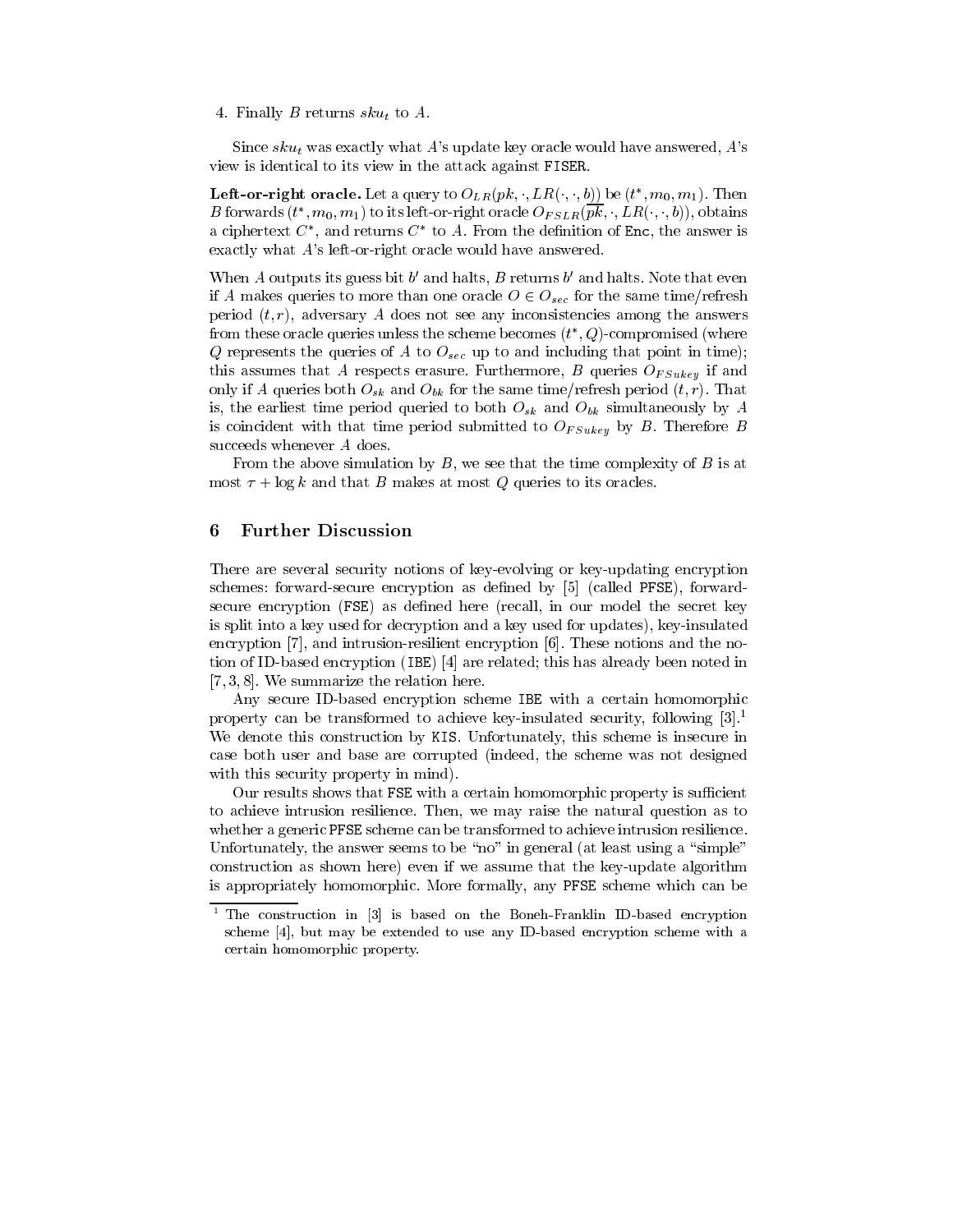converted in this way can actually be cast as an FSE scheme anyway. We briefly discuss why. Intuitively, both the user and the base must share the secret key of the PFSE scheme in order to achieve intrusion resilience. This requires that no single entity can have enough control to cause any security concerns. On the other hand, the user needs to decrypt a ciphertext. This indicates some separation between keys used for decryption and keys used for key updates. It would be interesting to formalize and rigorously prove the above informal reasoning.

This may raise another question of what level of security is achieved by using PFSE. We show that any primitive forward secure encryption scheme together with any secure ID-based encryption scheme that satisfies a certain homomorphic property can be transformed to achieve quasi-intrusion-resilience in Appendix B. The construction is called QISER, and the definition of quasi-intrusion-resilience is given in Appendix A. These abstraction of each security notion is shown in Table 1.

*Remark:* The Boneh-Franklin ID-based encryption scheme satisfies the necessary homomorphic property. Therefore, a forward-secure encryption scheme (e.g., [5]) combined with this IBE scheme satisfies quasi-intrusion-resilience.

|               |              | underlying notion achieved security level |
|---------------|--------------|-------------------------------------------|
| KIS[3]        | TRE.         | key-insulated                             |
| <b>OISER</b>  | $PFSE + IBE$ | quasi-intrusion-resilient                 |
| <b>IFTSFR</b> | FSF.         | intrusion-resilient                       |

Table 1. Abstraction of each security notion

## References

- $\mathrm{``Two}$ public-key 1. R. Anderson. remarks on cryptol Invited Lecture, ACM CCCS'97 Available  $\log y$ ." at http://www.cl.cam.ac.uk/ftp/users/rja14/forwardsecure.pdf.
- 2. M. Bellare and S. K. Miner. "A forward-secure digital signature scheme." Advances in Cryptology - Crypto '99, LNCS vol. 1666, Springer-Verlag, 1999.
- 3. M. Bellare, and A. Palacio. "Protecting against key exposure: strongly key-insulated encryption with optimal threshold." Available at http://eprint.iacr.org.
- 4. D. Boneh and M. Franklin. "Identity based encryption from the Weil pairing." Advances in Cryptology - Crypto 2001, LNCS vol. 2139, Springer-Verlag, 2001. Full version to appear in SIAM J. Computing and available at http://eprint.iacr.org/2001/090.
- 5. R. Canetti, S. Halevi, and J. Katz. "A forward-secure public-key encryption scheme." Advances in Cryptology - Eurocrypt 2003, LNCS vol. 2656, Springer-Verlag, 2003.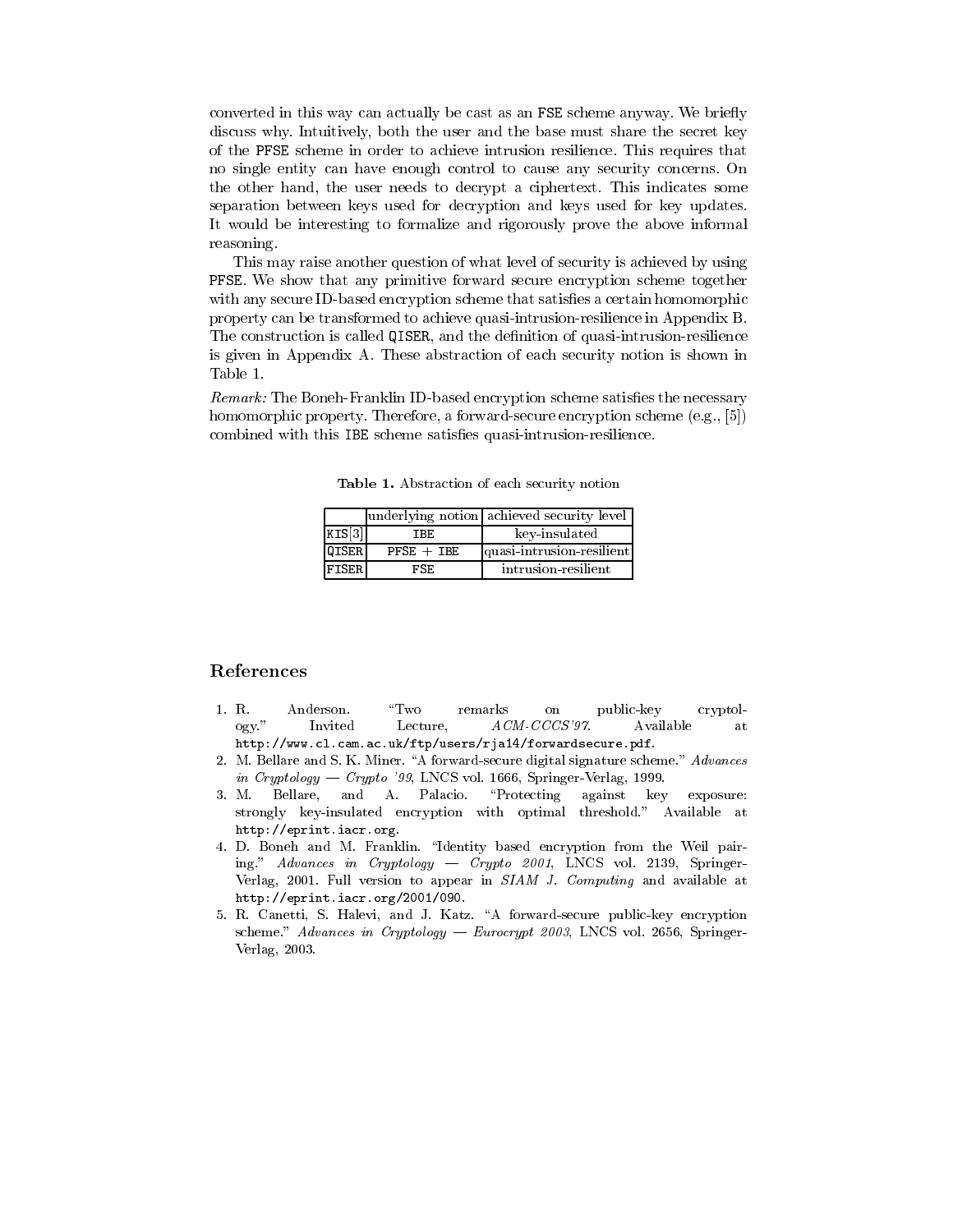- 6. Y. Dodis, M. Franklin, J. Katz, A. Miyaji and M. Yung. "Intrusion-resilient publickey encryption." RSA — Cryptographers' Track 2003, LNCS 2612, Springer-Verlag. 2003.
- 7. Y. Dodis, J. Katz, S. Xu, and M. Yung. "Key-insulated public-key cryptosystems." Advances in Cryptology - Eurocrypt 2002, LNCS vol. 2332, Springer-Verlag, 2002.
- 8. Y. Dodis, J. Katz, S. Xu, and M. Yung. "Strong key-insulated signature schemes." Public Key Cryptography 2003, LNCS vol. 2567, Springer-Verlag, 2003.
- 9. G. It kis. "Intrusion-resilient signatures: generic constructions; or defeating a strong adversary with minimal assumptions." Security in Communication Networks 2003, LNCS vol. 2576, Springer-Verlag, 2002.
- 10. G. Itkis and L. Reyzin. "SiBIR: signer-base intrusion-resilient signatures." Advances in Cryptology - Crypto 2002, LNCS, vol. 2442, Springer-Verlag, 2002.

#### $\bf{A}$ Definition of Quasi-Intrusion Resilience

We introduce the notion of quasi intrusion resilience, which lies "in-between" keyinsulated security and intrusion resilience. Informally, the security obtained is as follows: corrupting both the base and the user at the same time period means that any period before the first user corruption is secure; otherwise, repeated exposure of the user and the base only compromises those specific time periods during which the user's secret keys were exposed.

We generalize the notion of  $(t^*,Q)$ -compromise from Section 3.2 by considering two disjoint scenarios, *simultaneous* and *non-simultaneous* corruption. We call a corruption simultaneous if both user and base were compromised for the same time period and refresh period; otherwise we call the corruption *non-simultaneous.* More formally, we say the scheme is  $(t^*, Q)$ -simultaneouscompromised if one of the following is true:

- $s k_{t^*,r}$  is Q-exposed (for some r); or
- both  $sk_{t',r}$  and  $skb_{t',r}$  are Q-exposed (for some t' and r).

We say the scheme is  $(t^*, Q)$ -non-simultaneous-compromised if:

- $s k_{t^*,r}$  is Q-exposed (for some r); or
- both  $sk_{t',r}$  and  $skb_{t',r}$  are Q-exposed (for some r and  $t' < t^*$ ); or
- both  $sk_{t',r}$  and  $skb_{t',r}$  are never both Q-exposed (for any r and  $t' > t^*$ ).

One can consider definitions in which  $(t^*,Q)$ -simultaneous-compromise is disallowed, or in which  $(t^*,Q)$ -non-simultaneous-compromise is disallowed. A scheme secure against any adversary who is not  $(t^*,Q)$ -simultaneous-compromise is called non-simultaneous-compromise secure; the opposite case gives a system which is simultaneous-compromise secure. Obviously, an encryption scheme is (fully) intrusion resilient if and only if it is both simultaneous-compromise and non-simultaneous-compromise secure.

By slightly modifying the condition of  $(t^*,Q)$ -non-simultaneous-compromised, we may define a system as  $(t^*, Q)$ -quasi-non-simultaneous-compromised if:

 $- s k_{t,r}$  is Q-exposed (for some r and  $t \leq t^*$ ); or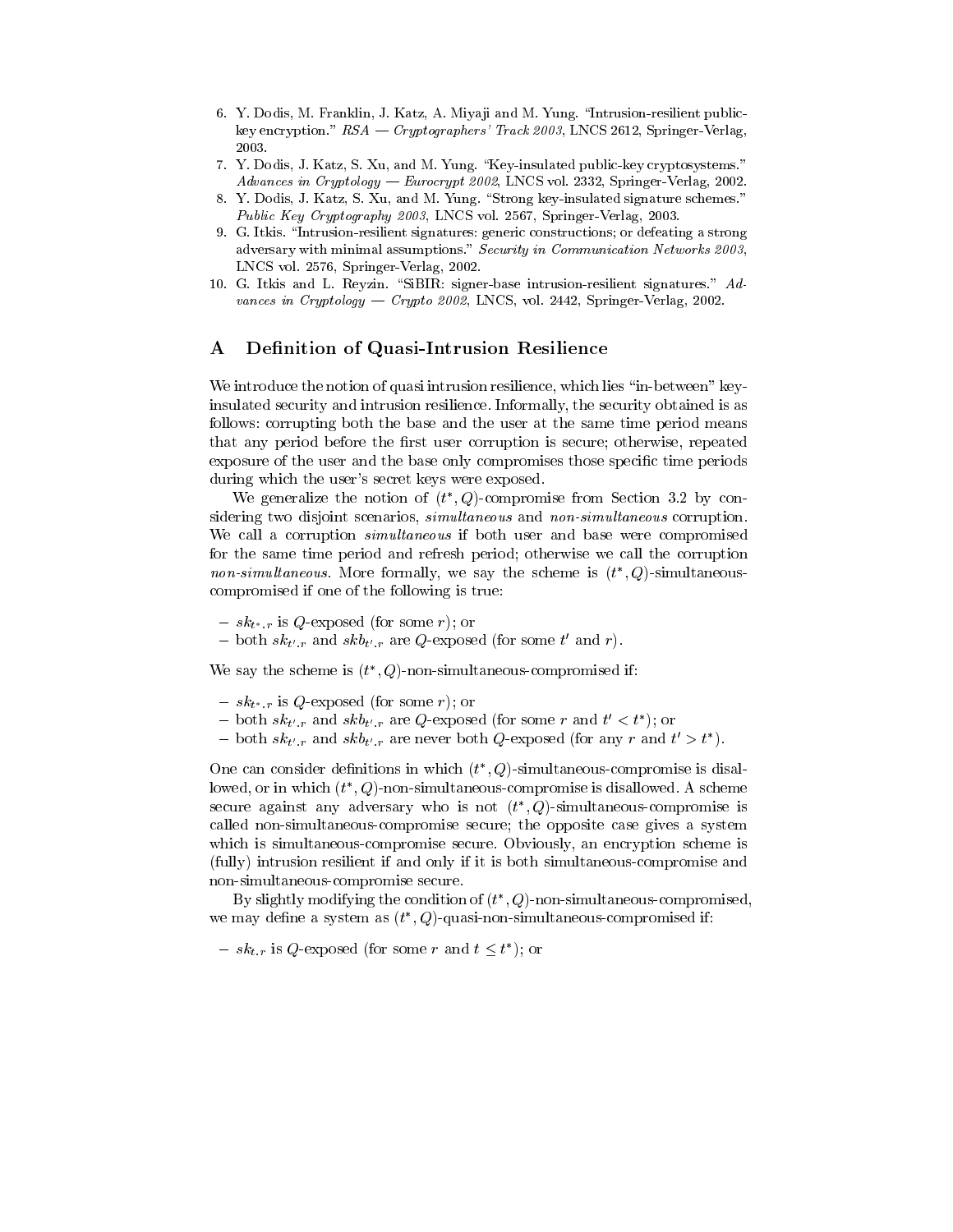- both  $sk_{t',r}$  and  $skb_{t',r}$  are Q-exposed (for some r and  $t' < t^*$ ); or
- both  $sk_{t',r}$  and  $skb_{t',r}$  are never both Q-exposed (for any r and  $t' > t^*$ ).

Let us define  $(t^*, Q)$ -quasi-non-simultaneous-compromised and CCA1 variation of intrusion-resilience as quasi-simultaneous-compromise secure; that is, the adversary does not query after receiving the challenge ciphertext c from  $O_{LR}$  and the scheme is not  $(t^*,Q)$ -quasi-non-simultaneous-compromised. The notion of quasi-intrusion-resilience is given as follows.

**Definition 3.** We say that an encryption scheme is quasi-intrusion-resilient against chosen ciphertext attacks  $(QIR-CCA)$  if it is both quasi-simultaneouscompromise and non-simultaneous-compromise secure.

We may note that the definition of quasi-intrusion-resilience is rather ad-hoc in the current version.

#### $\bf{B}$ **Generic Quasi-Intrusion-Resilient Encryption**

#### Preparations  $B.1$

Our idea is to combine a primitive forward-secure encryption scheme with a secure ID-based encryption scheme, where key-extract algorithm has a *homomorphic*like property. Let us define a homomorphic-like property of map,

$$
\phi: G_1 \times S \to G_2,
$$

where both  $G_1$  and  $G_2$  are groups and S is a set. The operation of  $G_1$  and  $G_2$ is represented additively, and  $S$  does not have to be a group. Then, we say that the map  $\phi$  has a homomorphic-like property if for all  $s_1, s_2 \in G_1$  and all  $t \in S$ 

$$
\phi(s_1 + s_2, t) = \phi(s_1, t) + \phi(s_2, t).
$$

Now we give a general construction of quasi-intrusion-resilient scheme. Let  $S_2$ and  $S_3$  be sets, which are used in PFSE. We do not require any group property for PFSE. Let  $G_4$  and  $G_5$  be groups, which are used in IBE. The operations are represented additively.

 $\bullet$  PFSE = (pfsKeyGen, pfsKeyUpd, pfsEnc, pfsDec):  $\Diamond$  pfsKeyGen:  $\{0,1\}^* \times \mathbb{N} \to S_3 \times S_2$ ; pfsKeyGen $(k, T) = (\overline{sk}_0, \overline{pk})$  $\diamond{\texttt{pfsKeyUpd}}: S_3 \to S_3; \, {\texttt{pfsKeyUpd}}(\overline{sk}_t) = \overline{sk}_{t+1} \\ \diamond{\texttt{pfsEnc}}: S_2 \times \mathbb{N} \times \{0,1\}^n \to \{0,1\}^n; \, {\texttt{pfsEnc}}(\overline{pk},t,M) = C$  $\Diamond$  pfsDec:  $S_3 \times \{0,1\}^n \rightarrow \{0,1\}^n$ ; pfsDec( $\overline{sk}_t$ ,  $C$ ) = M

ID-based encryption consists of key-generation, key-extraction, encryption, and decryption algorithms.

 $\bullet$  IBE = (IBKeyGen, IBKeyExt, IBEnc, IBDec):  $\Diamond$  IBKeyGen:  $\{0,1\}^* \rightarrow G_4 \times G_5$ ; IBKeyGen $(k) = (s_0, \, pk_1)$ Input: security parameter  $k$ Output: master secret  $s_0$ , public key  $pk_1$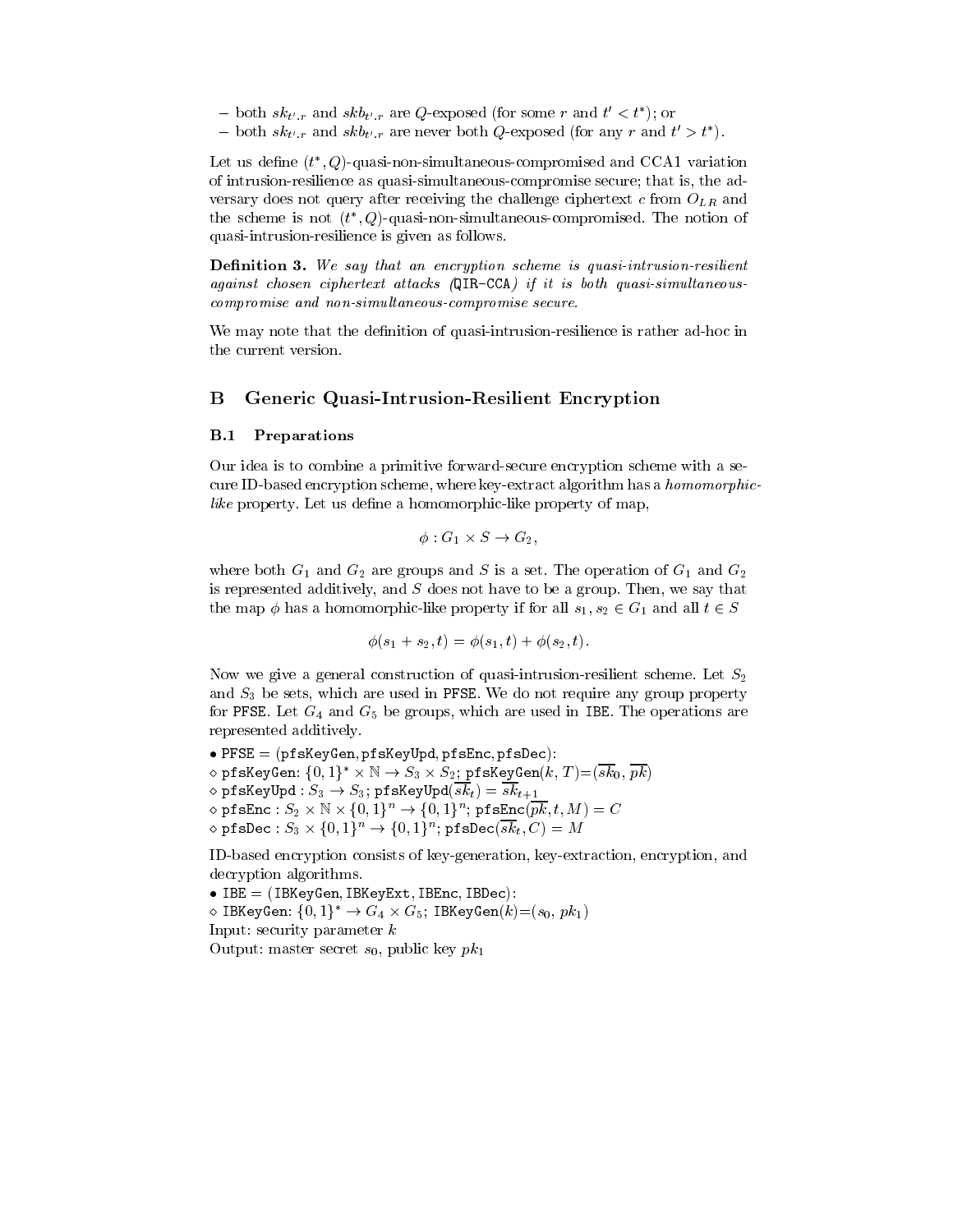$\Diamond$  IBKeyExt:  $G_4 \times \mathbb{N} \rightarrow G_5$ ; IBKeyExt $(s_0,t) = isk_t$ Input: user ID t and secret  $s_0$ Output: user secret key  $isk_t$ 

**IBKeyExt** has to satisfy a homomorphic-like property for  $G_4$  and  $G_5$ :

IBKeyExt $(s_1 + s_2, t)$  = IBKeyExt $(s_1, t)$  + IBKeyExt $(s_2, t)$ .

 $\Diamond$  IBEnc:  $G_5 \times \mathbb{N} \times \{0,1\}^n \rightarrow \{0,1\}^n$ ; IBEnc $(pk_1, t, M) = C$ Input: public key  $pk_1$ , user ID t, message M Output: cipher text  $C$ 

 $\Diamond$  IBDec:  $G_5 \times \{0,1\}^n \rightarrow \{0,1\}^n$ ; IBDec $(isk_t, C) = M$ Input: user secret key is  $k_t$ , ciphertext  $C = \text{IBEnc}(pk_1, t, M)$ Output: message  $M$ 

#### $B.2$ QISER

Let us describe the quasi-intrusion-secure encryption scheme  $QISER = (KeyGen,$ BaseUpd, UserUpd, BaseRef, UserRef, Enc, Dec). Here, user secret keys, user public keys, base secret keys, key update message, and key refresh message are defined on the following sets or groups:

 $\diamond$  set of user public keys :  $S_5 = S_2 \times G_5$  $S_4 = S_3 \times G_4 \times G_5$  $\diamond$  set of user secret keys  $\diamond$  group of base secret keys  $-G_4$  $\diamond$  group of key update message:  $G_6 = G_4 \times G_5$  $\diamond$  group of key refresh message :  $G_4$ 

KeyGen:  $\{0,1\}^* \times \mathbb{N} \to S_4 \times G_4 \times S_5$ ; KeyGen $(k, T) = (sk_{0,0}, skb_{0,0}, pk)$ For inputs of security parameter  $k$  and time  $T$ ,

1. Set  $(s_0, pk_1) \leftarrow$  IBKeyGen $(k)$  and  $isk_0 \leftarrow$  IBKeyExt $(s_0, 0)$ .

2. Let  $s_0$  be divided in  $s_0 = sks_{0.0} + skb_{0.0}$  for randomly chosen  $sks_{0.0} \in G_4$ 

3. Compute  $(sk_0, pk) \leftarrow pfsKeyGen(k, T)$ .

- 4. Set  $pk = (pk, pk_1)$  and  $sk_{0.0} = (sk_0, sks_{0.0}, isk_0)$ .
- 5. Output  $sk_{0.0}$ ,  $skb_{0.0}$ , and  $pk$ .

BaseUpd:  $G_4 \rightarrow G_4 \times G_6$ ; BaseUpd $(skb_{t,r}) = (skb_{t+1,0}, sku_t)$ For an input of base secret key  $skb_{t,r}$ ,

- 1. Compute  $skb_{t+1,0} = skb_{t,r} l_t$  for a random secret  $l_t \in G_4$
- 2. Compute  $u_t \leftarrow \text{IBKeyExt}(skb_{t+1.0}, t+1)$ .
- 3. Output  $skb_{t+1,0}$  and  $sku_t = (l_t, u_t)$ .

UserUpd:  $S_4 \times G_6 \rightarrow S_4$ ; UserUpd $(sk_{t,r}, sku_t) = sk_{t+1,0}$ 

For inputs of user secret key  $sk_{t,r} = (\overline{sk}_t, sks_{t,r}, isk_t)$  and update message  $sku_t = (l_t, u_t),$ 

- 1. Compute  $sks_{t+1,0} = sks_{t,r} + l_t$ .
- 2. Compute  $isk_{t+1} = \text{IBKeyExt}(sks_{t+1.0}, t+1) + u_t$ .
- 3. Compute  $sk_{t+1} \leftarrow \texttt{pfsKeyUpd}(sk_t)$ .
- 4. Output  $sk_{t+1,0} = (\overline{sk}_{t+1}, sks_{t+1,0}, isk_{t+1}).$